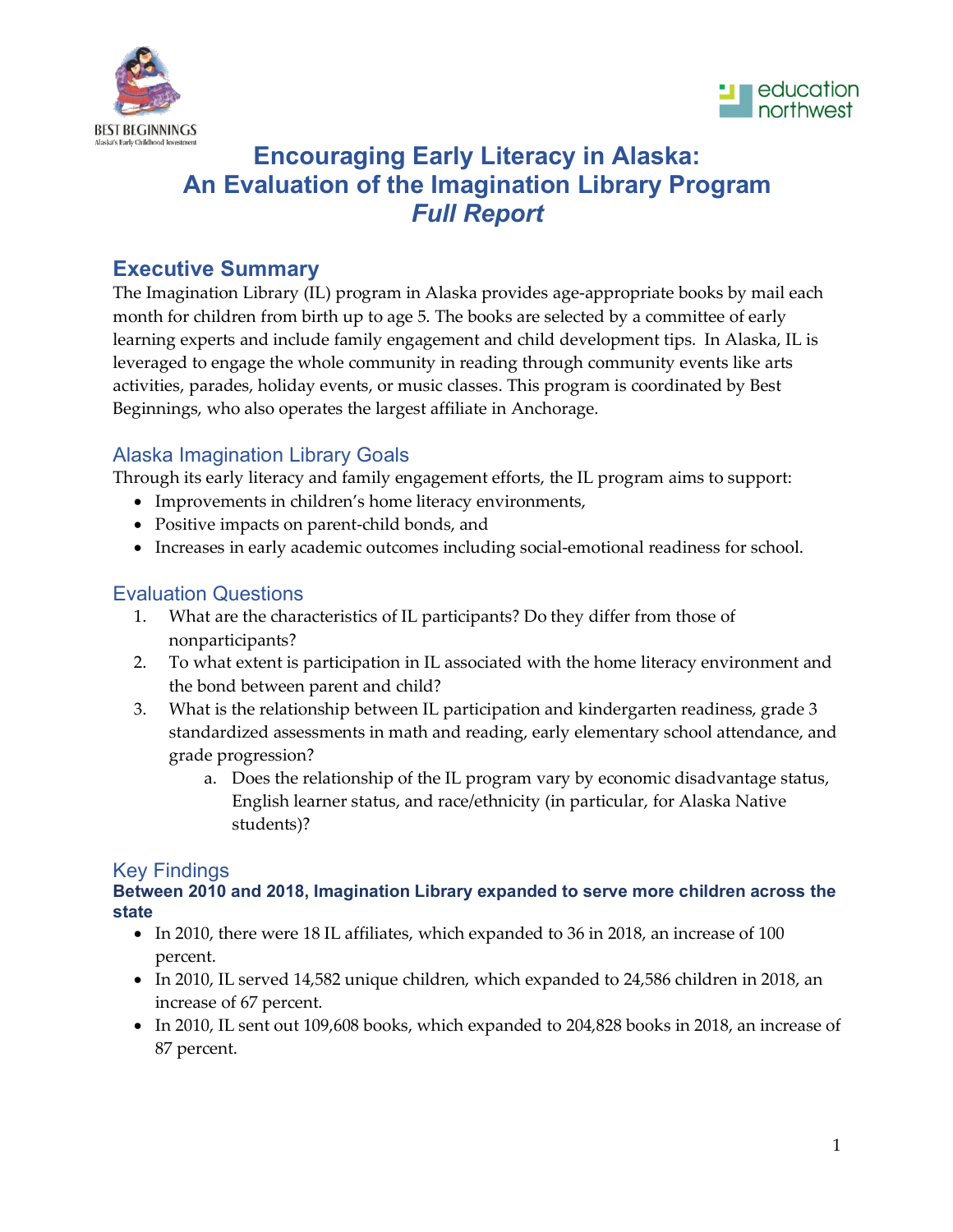**Imagination Library participation had a small positive association with some aspects of home literacy environment and parent-child bond**

- Children who participated in IL were slightly more likely to have 6 or more books in the home than children who did not participate.
- Children who participated in IL were slightly less likely to be exposed to alcoholism and mental health disorders than children that did not participate.
- Neither of these associations was statistically significant.

#### **Imagination Library participants were better prepared for kindergarten**

- Children who participated in IL were more ready for kindergarten than peers who did not participate.
- The relationship with kindergarten readiness was found for IL participants who were:
	- o English learners,
	- o Eligible for free and reduced-price lunch, and
	- o Alaska Native students.

#### **Imagination Library participants had positive early academic outcomes**

- Children who participated in IL were more likely to demonstrate skills on the Alaska Developmental Profile (ADP), including goals related to literacy, than children who did not participate.
- Children who participated in IL had higher attendance in kindergarten through grade 3 than children who did not participate.
- Children who participated in IL had higher reading and math achievement scores in grade 3 than children who did not participate.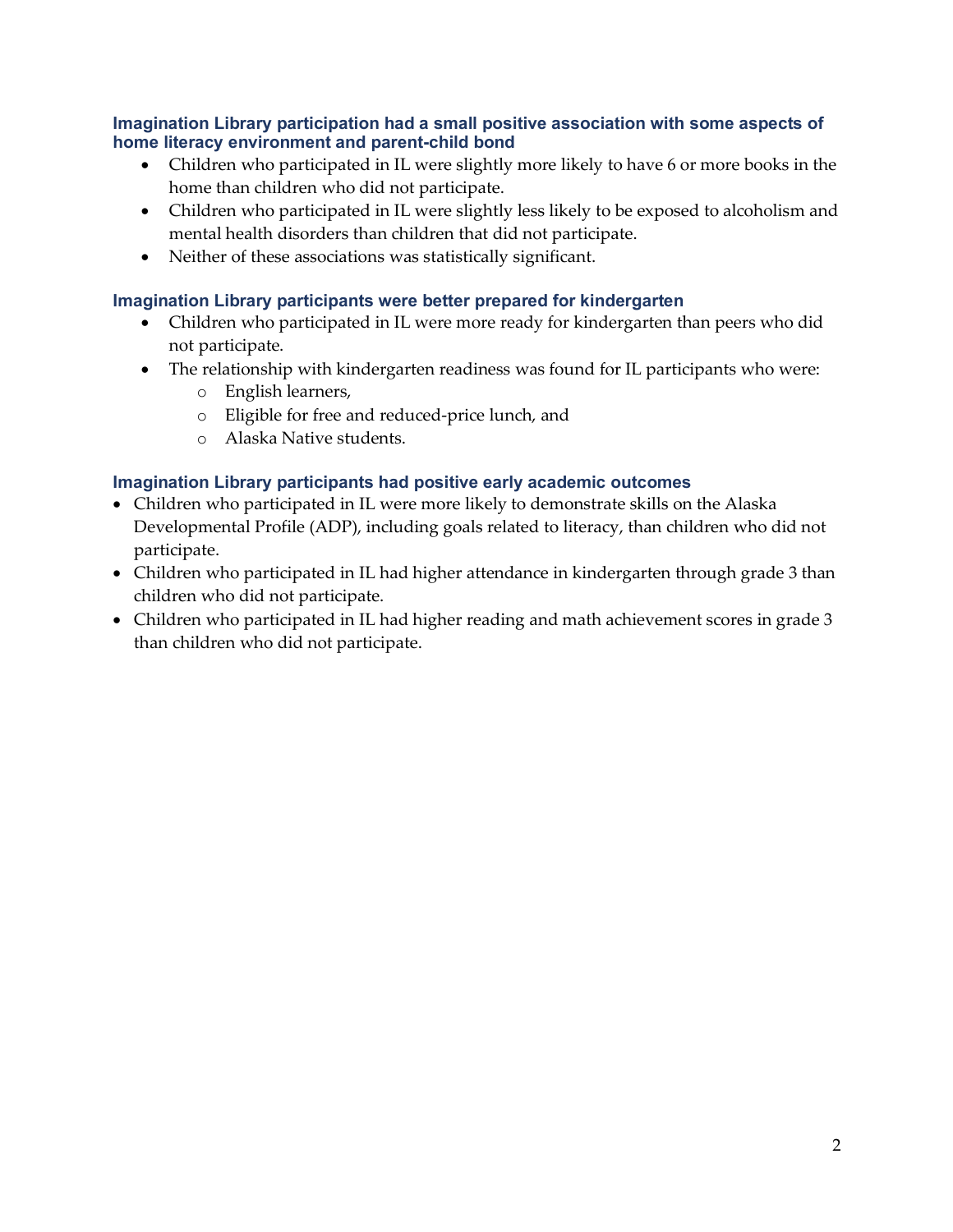## **Program Overview**

The Imagination Library (IL) program in Alaska provides age-appropriate books by mail each month for children from birth up to age 5. The program is supported statewide by Best Beginnings, an Anchorage-based public-private partnership. Best Beginnings provides training and financial assistance to local organizations that manage the program in their own communities. Best Beginnings also administers Anchorage Imagination Library, the largest program in the state. The Dollywood Foundation in Tennessee selects and sends books directly to the homes of enrolled children. The books are selected by a committee of early learning experts and include family engagement and child development tips.

In Alaska, IL is leveraged to engage the whole community in reading through community events like arts activities, parades, holiday events, or music classes. Through IL, local organizations (called affiliates) distribute resources like newsletters, board books, and DVDs with developmentally appropriate ways for families to support young children, in addition to supporting families with age-appropriate books each month.

Table 1 provides information on the number of children served by IL in Alaska between 2010 and 2018. In 2010, there were 18 active affiliates which grew to 36 by 2018. These affiliates provide books each month to 112 Alaska communities. The program has expanded to serve more children and distribute more books each year with over 200,000 books distributed in 2018 and nearly 25,000 Alaska children served.

|      | Number of         | Unique          | Number of books |
|------|-------------------|-----------------|-----------------|
| Year | active affiliates | children served | distributed     |
| 2010 | 18                | 14,582          | 109,608         |
| 2011 | 23                | 20,230          | 152,843         |
| 2012 | 28                | 25,355          | 216,699         |
| 2013 | 32                | 28,189          | 247,480         |
| 2014 | 36                | 29,227          | 243,906         |
| 2015 | 36                | 29,738          | 279,309         |
| 2016 | 36                | 26,646          | 194,501         |
| 2017 | 37                | 25,447          | 231,594         |
| 2018 | 36                | 24,586          | 204,828         |

#### **Table 1. IL footprint by year**

Source: Authors' analysis of Dollywood Foundation data.

IL communities are located across the state in both urban and rural areas. Figure 1 shows each IL community in 2018.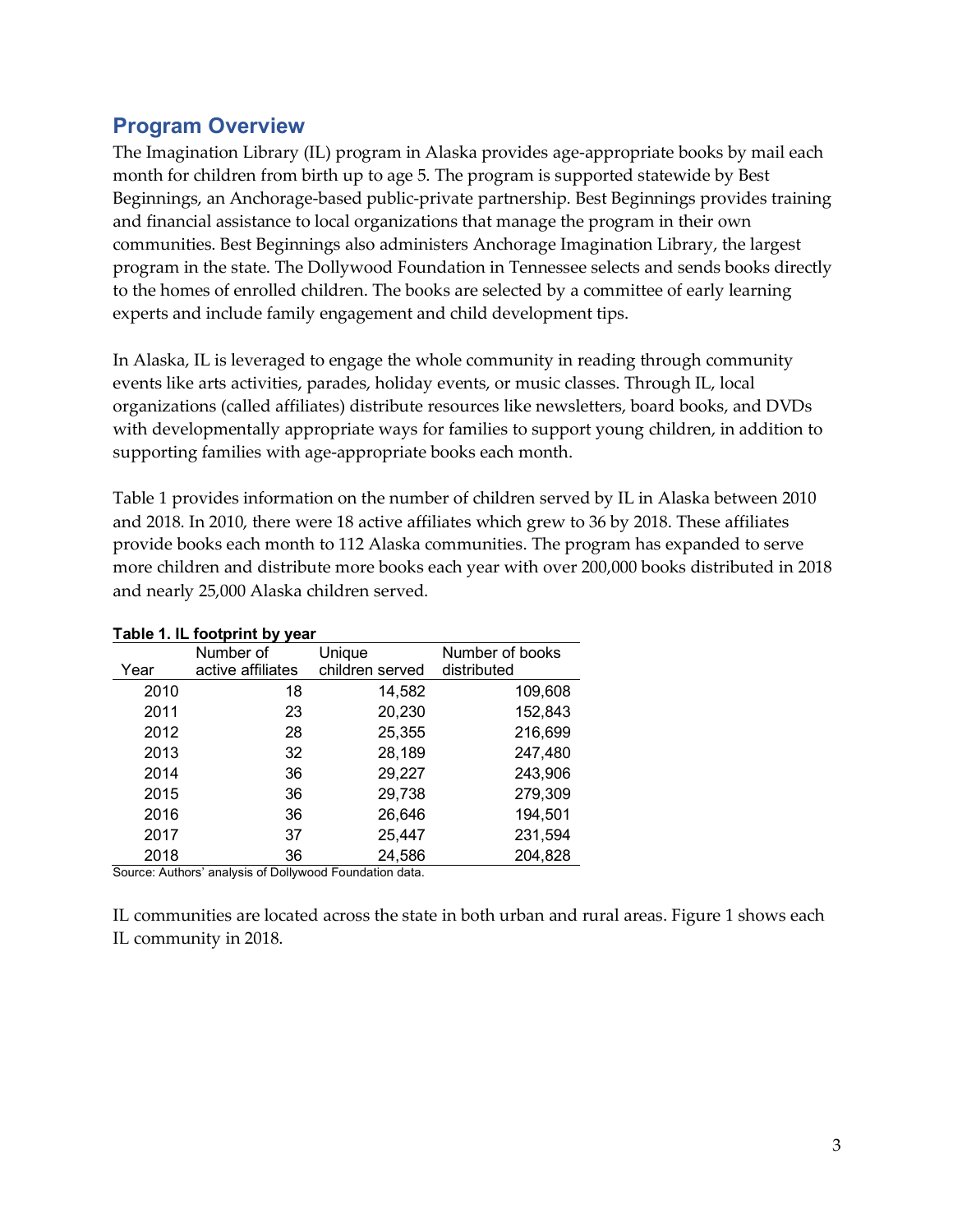**Figure 1. Imagination Library communities, 2018**



Source: Authors' analysis of Dollywood Foundation data.

## **Evaluation Overview**

Through its early literacy and family engagement efforts, the IL program aims to support children's home literacy environments, parent-child bonds, early academic outcomes, and social-emotional skills. This evaluation examines the extent to which the Alaska IL program supports these goals. The three evaluation questions guiding this work focus on understanding who is participating in the program and whether participation has an influence on individual child outcomes.

- 1. To what extent is participation in IL associated with the home literacy environment and the bond between parent and child?
- 2. What are the characteristics of IL participants and do they differ from those of nonparticipants?
- 4. What is the relationship between IL participation and kindergarten readiness, grade 3 standardized assessments in math and reading, early elementary school attendance, and grade progression?
	- a. Does the relationship of the IL program vary by economic disadvantage status, English learner status, and race/ethnicity (in particular, for Alaska Native students)?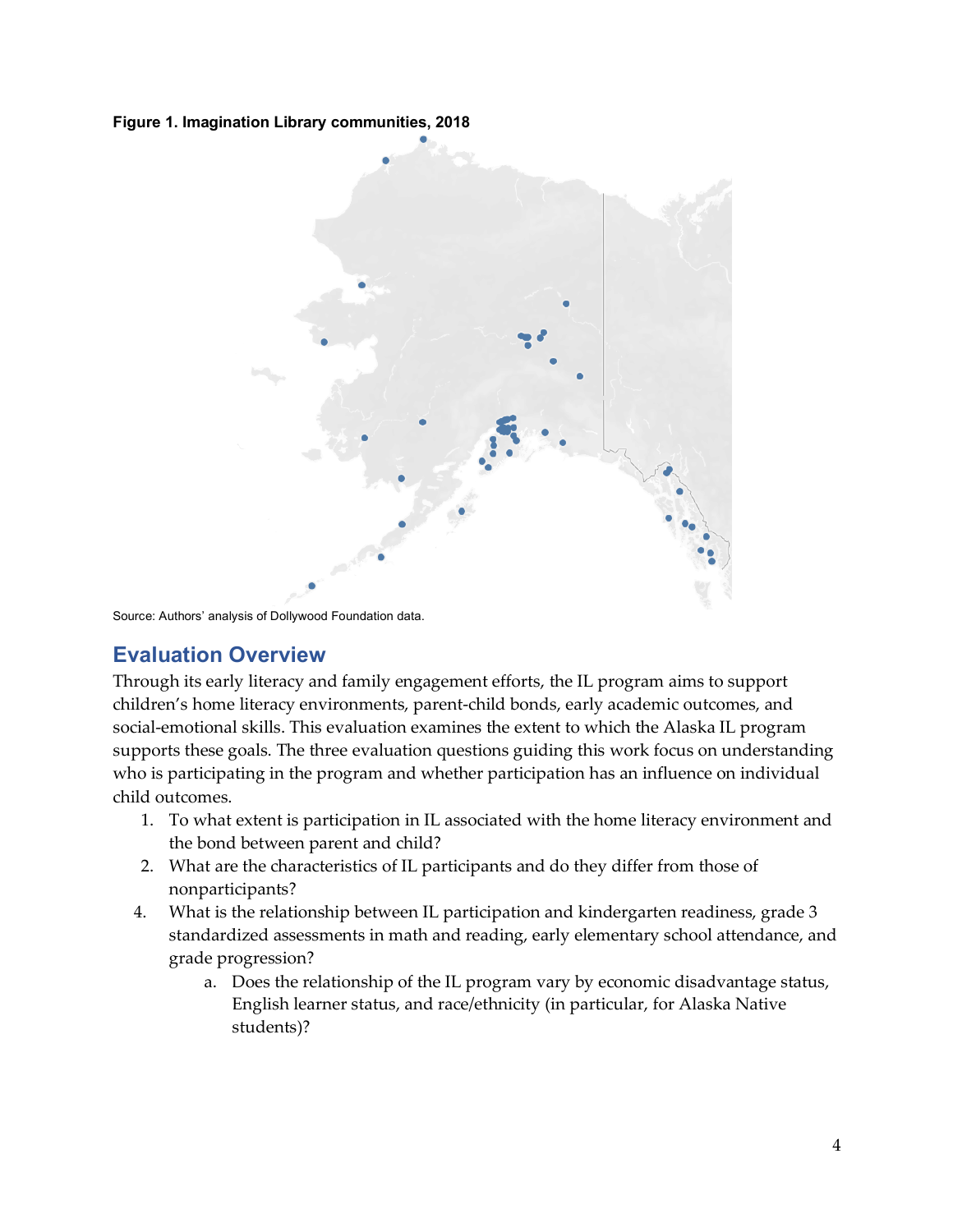### **Data and Methods**

To address these questions, we leveraged data from three different sources: the Alaska Department of Health and Social Services (DHSS) Division of Public Health, the Dollywood Foundation, and the Alaska Department of Education and Early Development (DEED). We determined participation status for children through records from the Dollywood Foundation for each month from 2010 to 2018. To answer evaluation question 1, we compared participant characteristics with nonparticipant characteristics using information from DEED data on all public school students in Alaska. For evaluation question 2, we used publicly available data from the Childhood Understanding Behaviors Survey (CUBS) from 2012 through 2017 (available from DHSS). This data is reported at the public health region<sup>1</sup> level. We used data from the Dollywood Foundation to calculate the number of unique children served by IL in each public health region annually and analyzed evaluation question 2 at the region level. For evaluation question 3, we linked the Dollywood Foundation records to DEED student records for children who entered kindergarten in Alaska from 2012 through 2019. Details on the data and methods for each question are provided below.

### Evaluation question 1: Home literacy environment and parent-child bond

We conducted region-level analyses of CUBS data between 2012 and 2017 to address evaluation question 1. We selected six CUBS items that were relevant to the outcomes of interest: home literacy environment and parent-child bond (see table 2).

| <b>Outcome</b>               | <b>CUBS item</b>                                                                                                                                 | Aggregate summary measure                                                                          |  |
|------------------------------|--------------------------------------------------------------------------------------------------------------------------------------------------|----------------------------------------------------------------------------------------------------|--|
|                              | Yesterday, how much time did you or<br>someone else read aloud to your child?<br>[hours and minutes]                                             | Proportion of children who were read to<br>yesterday (time reported was greater than<br>0 minutes) |  |
| Home literacy<br>environment | How many children's picture books are in<br>your home now, including library books?                                                              | Proportion of homes with 6 or more books                                                           |  |
|                              | During the past week, how many days did<br>you or someone else in your household<br>[read a book or story] with your child?                      | Proportion of children that were read to 3<br>or more days in the past week                        |  |
| Parent-child<br>bond         | Has your child ever experienced any of<br>the following events or situations?<br>Alcoholism or mental health disorder<br>among household members | Proportion of children whose parent<br>responded "No"                                              |  |

#### **Table 2. CUBS items and description of outcomes**

 $\overline{a}$ 

<sup>1</sup> Alaska Public Health Regions are based upon the Alaska Department of Labor and Workforce Development's six economic regions: Anchorage and Matanuska-Susitna (Mat-Su), Gulf Coast, Interior, Northern, Southeast, and Southwest. For public health purposes, the Matanuska-Susitna Borough is reported separately from the Municipality of Anchorage. Source: http://dhss.alaska.gov/dph/InfoCenter/Pages/ia/geo\_phr.aspx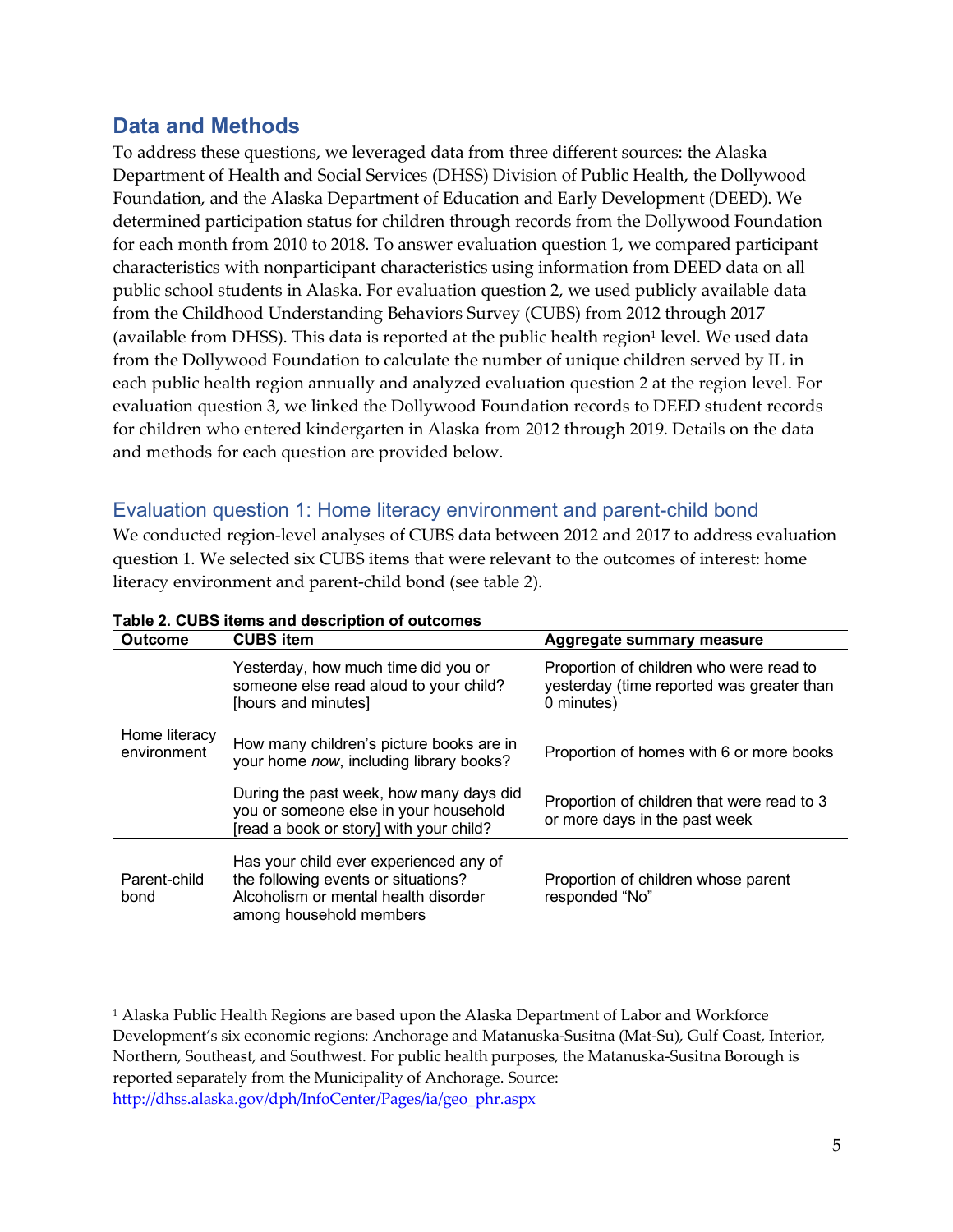| Has your child ever experienced any of<br>the following events or situations?<br>Witnessed violence or physical abuse<br>between household members                                                                                  | Proportion of children whose parent<br>responded "No" |
|-------------------------------------------------------------------------------------------------------------------------------------------------------------------------------------------------------------------------------------|-------------------------------------------------------|
| This question is about things that may<br>have happened to you since your 3-year-<br>old child was born. For each item, check<br>No if it did not happen to you or check<br>Yes if it did.<br>My husband, partner or I went to jail | Proportion of children whose parent<br>responded "No" |

Of the seven public health regions in Alaska, only 3 had consistent estimates of the selected items: Anchorage, Interior, and Mat-Su. We excluded the Gulf Coast, Northern, Southeast, and Southwest regions due to small sample size or because the survey results were marked unreliable for other reasons (e.g., low response rates).

As an indicator of the IL presence in each region, we used the number of unique children served in the years 2010 through 2018 in each of the three regions for which reliable CUBS data was available. The Anchorage IL affiliate served children in Anchorage while multiple affiliates served children in the Interior and Mat-Su regions. Table 3 provides the number of children who received at least one book in the given year by affiliate and region.

| <b>Public</b><br><b>Health</b><br><b>Region</b> | IL Affiliate      | 2010 | 2011 | 2012 | 2013  | 2014  | 2015  | 2016  | 2017  | 2018  |
|-------------------------------------------------|-------------------|------|------|------|-------|-------|-------|-------|-------|-------|
| Anchorage                                       | Anchorage         | 4932 | 7047 | 9373 | 10959 | 12091 | 12390 | 11466 | 11207 | 11120 |
| Interior                                        | All*              | 4750 | 5034 | 5547 | 5483  | 5299  | 5696  | 5048  | 4828  | 4599  |
|                                                 | Delta             |      |      | 165  | 259   | 272   | 320   | 298   | 321   | 312   |
|                                                 | Galena            |      |      |      | 18    | 11    | 26    | 33    | 24    | 17    |
|                                                 | North Star<br>Bor | 4630 | 4887 | 5249 | 5066  | 4894  | 5246  | 4621  | 4384  | 4176  |
|                                                 | Upr Tanana        | 120  | 147  | 133  | 140   | 123   | 113   | 102   | 104   | 96    |
| Mat-Su                                          | $All^*$           | 1494 | 2738 | 3653 | 4027  | 4216  | 4226  | 3652  | 3242  | 3060  |
|                                                 | Meadowlakes       | 1494 | 2738 | 3653 | 4027  | 3834  | 2294  | 1928  | 1606  | 1377  |
|                                                 | Wasilla           |      |      |      |       | 1811  | 2047  | 1780  | 1682  | 1723  |

**Table 3. Children served by IL affiliate within public health regions, 2010-2018**

\*This total is unduplicated across affiliates and may not equal the sum of affiliate counts, as children may have been served by more than one affiliate in a year.

Source: Authors' analysis of Dollywood Foundation data.

For context, we also provide the total number of children under age 5 in Table 4 and calculate the proportion of those children served by IL (if available) for each year. The total number of children was available by borough, which aligns to the Anchorage and Mat-Su public health regions, but not the Interior region. The only available data for the Interior region was for the North Star Borough, so that proportion is calculated using only the children served by the North Star Borough IL affiliate.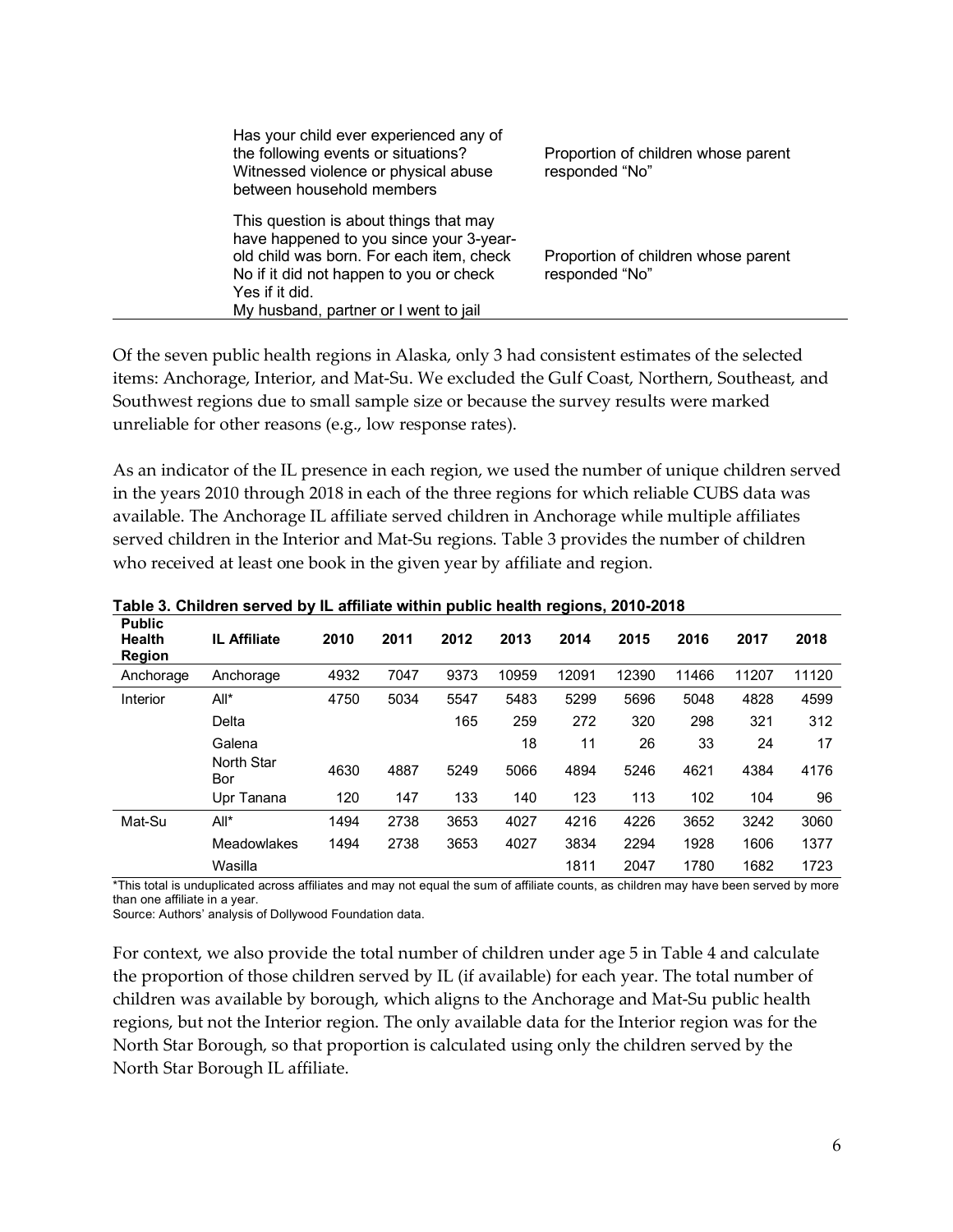|                           |                                     | 2010  | 2011  | 2012  | 2013  | 2014  | 2015  | 2016  | 2017  | 2018  |
|---------------------------|-------------------------------------|-------|-------|-------|-------|-------|-------|-------|-------|-------|
|                           | Children served by<br>IL            | 4932  | 7047  | 9373  | 10959 | 12091 | 12390 | 11466 | 11207 | 11120 |
| Anchorage<br>Municipality | Children under 5<br>years           | 22084 | 22170 | 22059 | 21987 | 21787 | 22917 | 21661 | 21557 | 20944 |
|                           | Percent of children<br>served by IL | 22%   | 32%   | 42%   | 50%   | 55%   | 54%   | 53%   | 52%   | 53%   |
|                           | Children served by<br>IL            | 4630  | 4887  | 5249  | 5066  | 4894  | 5246  | 4621  | 4384  | 4176  |
| North Star<br>Borough     | Number of children<br>under 5 years | 7734  | 7516  | 7550  | 8062  | 7046  | 7216  | 7185  | 7032  | 7382  |
|                           | Percent of children<br>served by IL | 60%   | 65%   | 70%   | 63%   | 69%   | 73%   | 64%   | 62%   | 57%   |
|                           | Children served by<br>IL*           | 1494  | 2738  | 3653  | 4027  | 4216  | 4226  | 3652  | 3242  | 3060  |
| Mat-Su                    | Number of children<br>under 5 years | 7045  | 7025  | 6533  | 6737  | 6947  | 7068  | 7301  | 7728  | 7442  |
|                           | Percent of children<br>served by IL | 21%   | 39%   | 56%   | 60%   | 61%   | 60%   | 50%   | 42%   | 41%   |

**Table 4. Children served by IL by borough 2010-2018**

\*Includes Meadowlakes and Wasilla

<u>.</u>

Sources: Authors' analysis of Dollywood Foundation and United States Census Bureau (ACS 1-Year estimates accessed at https://data.census.gov/cedsci/table?q=All%20counties%20in%20Alaska&tid=ACSDP1Y2019.DP05&hidePreview=false) data.

We calculated Pearson correlations between the aggregated CUBS items for each outcome (home literacy environment and parent-child bond) and IL participation counts to assess the direction and magnitude of a linear relationship between variables. These correlations do not indicate a causal relationship but can tell us about the association between IL participation and outcomes. Correlations range from -1 to 1, with values near 0 indicating a weak relationship and values close to 1 or -1 indicating a strong relationship. Using the correlation guidance from Evans  $(1996)^2$  shown in Table 5, we classified each of the resulting correlations from very weak to very strong. We used the indicated shading in order to inspect the results, organized into a table, for patterns across items and regions.

#### **Table 5. Correlation classification guidance from Evans (1996)**

| Correlation magnitude range | Classification |
|-----------------------------|----------------|
| $0.00 - 0.19$               | "Very weak"    |
| $0.20 - 0.39$               | "Weak"         |
| $0.40 - 0.59$               | "Moderate"     |
| $0.60 - 0.79$               | "Strong"       |
| $0.80 - 1.00$               | "Very strong"  |

Additionally, we calculated the p-value for each correlation to assess whether the correlation was statistically significant within each region. Statistical significance is largely dependent on sample size, and the sample size for each correlation calculation was relatively small. Anchorage and Mat-Su had observations for each year between 2012 and 2017, however, the

<sup>2</sup> Evans, J. D. (1996). *Straightforward statistics for the behavioral sciences.* Thomson Brooks/Col Publishing Co.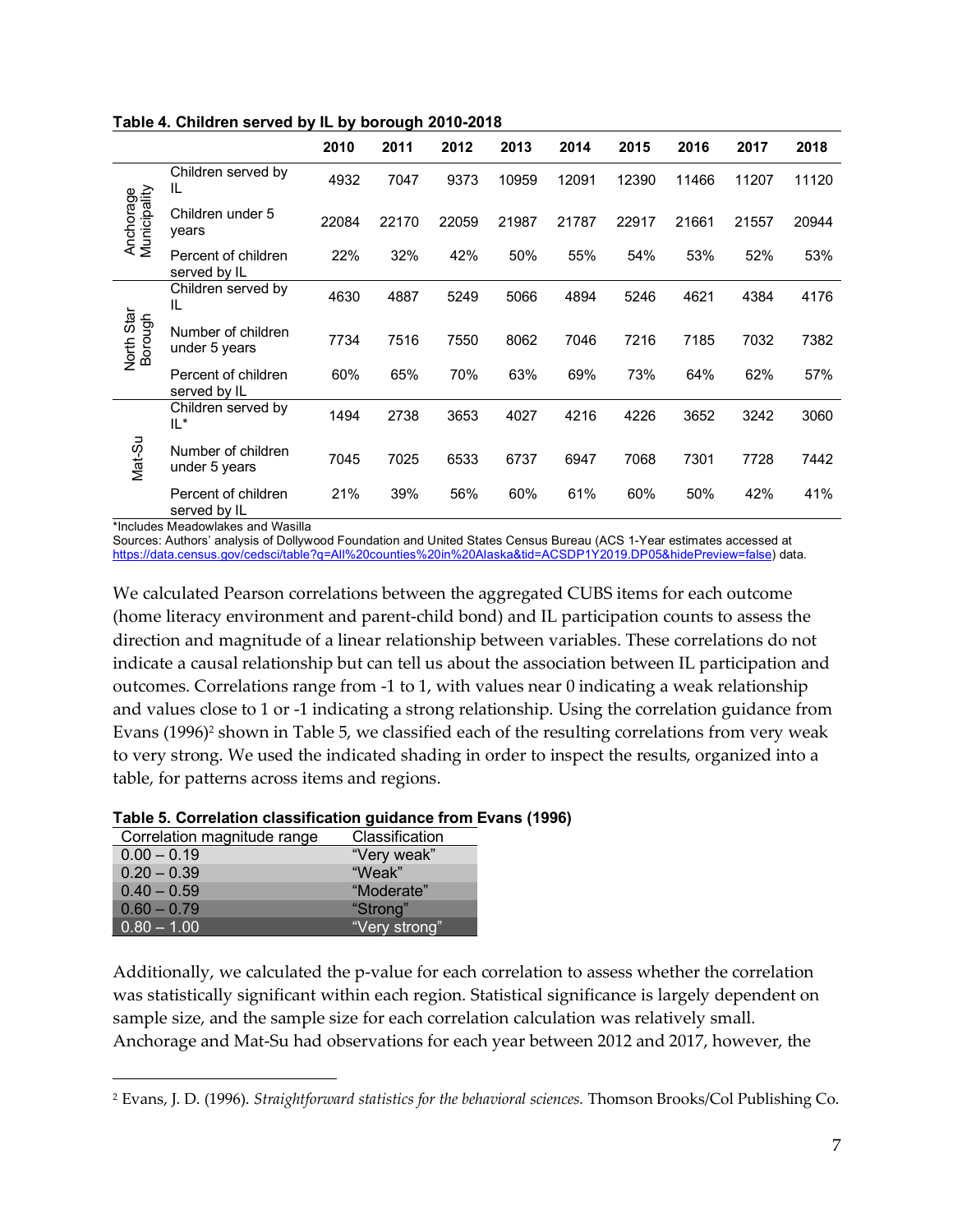estimates for the Interior were flagged as unreliable in 2015 and were therefore not included in the calculation. As we do not expect to find many statistically significant results with such small sample sizes, we used a more liberal alpha value of 0.10, instead of the commonly used 0.05, to determine significance. Additionally, because we were running multiple statistical tests using the same analytic sample, which increases the likelihood of spurious correlations, we used the Benjamini-Hochberg correction for multiple testing on the correlations within each region.

### Evaluation question 2: IL participant characteristics

This analysis drew from two sources of data: administrative student records from DEED dating back to 2012 and IL participation records from the Dollywood Foundation from 2010 to 2018. To compare the IL population to the non-IL population, we identified a set of student characteristics and outcomes. The student characteristics are race/ethnicity, economically disadvantaged (based on free or reduced-price lunch eligibility), English learner status, home language, whether the student has an individualized education program (IEP), and the urbanicity (urban, urban fringe, rural hub/fringe, rural remote) of the school attended. Student outcomes included kindergarten readiness based on Alaska Developmental Profile (ADP) scores, attendance rates in kindergarten through grade 3, grade progression rates for kindergarten through grade 3, and average achievement on state standardized math and reading tests in grade 3. For each characteristic and outcome, we calculated the proportion of student groups in the IL and non-IL populations by kindergarten cohort as well as the combined proportion across cohorts.

#### Evaluation question 3: Relationship of IL participation with student outcomes

This analysis also used administrative student records from DEED dating back to 2012 and IL participation records from the Dollywood Foundation from 2010 to 2018. We focused our analysis on students who enrolled in kindergarten in public school in Alaska. The analysis sample was organized into seven cohorts, based on the year of enrollment in kindergarten.

We linked DEED records to Dollywood Foundation records using a matching technique that incorporated child name, date of birth, and city of residence/school attendance. Table 6 provides the number of DEED records by cohort and the number of Dollywood Foundation records that were successfully linked to DEED records and included in the analysis. Unlinked Dollywood Foundation records may represent either students who entered public school in Alaska at grade 1 or after, who did not attend public school in Alaska in kindergarten through grade 3, who left the state of Alaska prior to attending public kindergarten, or whose record could not be matched for other reasons (e.g., name change).

### **Table 6. Summary of DEED and Dollywood Foundation data linking**

|              | <b>Number</b> | Number of linked       | Years of available   | Average number of   |
|--------------|---------------|------------------------|----------------------|---------------------|
|              | of DEED       | Dollywood Foundation   | Dollywood Foundation | months of IL        |
| Kindergarten | student       | child records included | data prior to        | participation among |
| cohort       | records       | in the analysis sample | kindergarten entry   | participants        |
| 2011/12      | 10.973        | 2,351                  | 2.75                 | 10.7                |
| 2012/13      | 10,797        | 3,344                  | 3.75                 | 16.7                |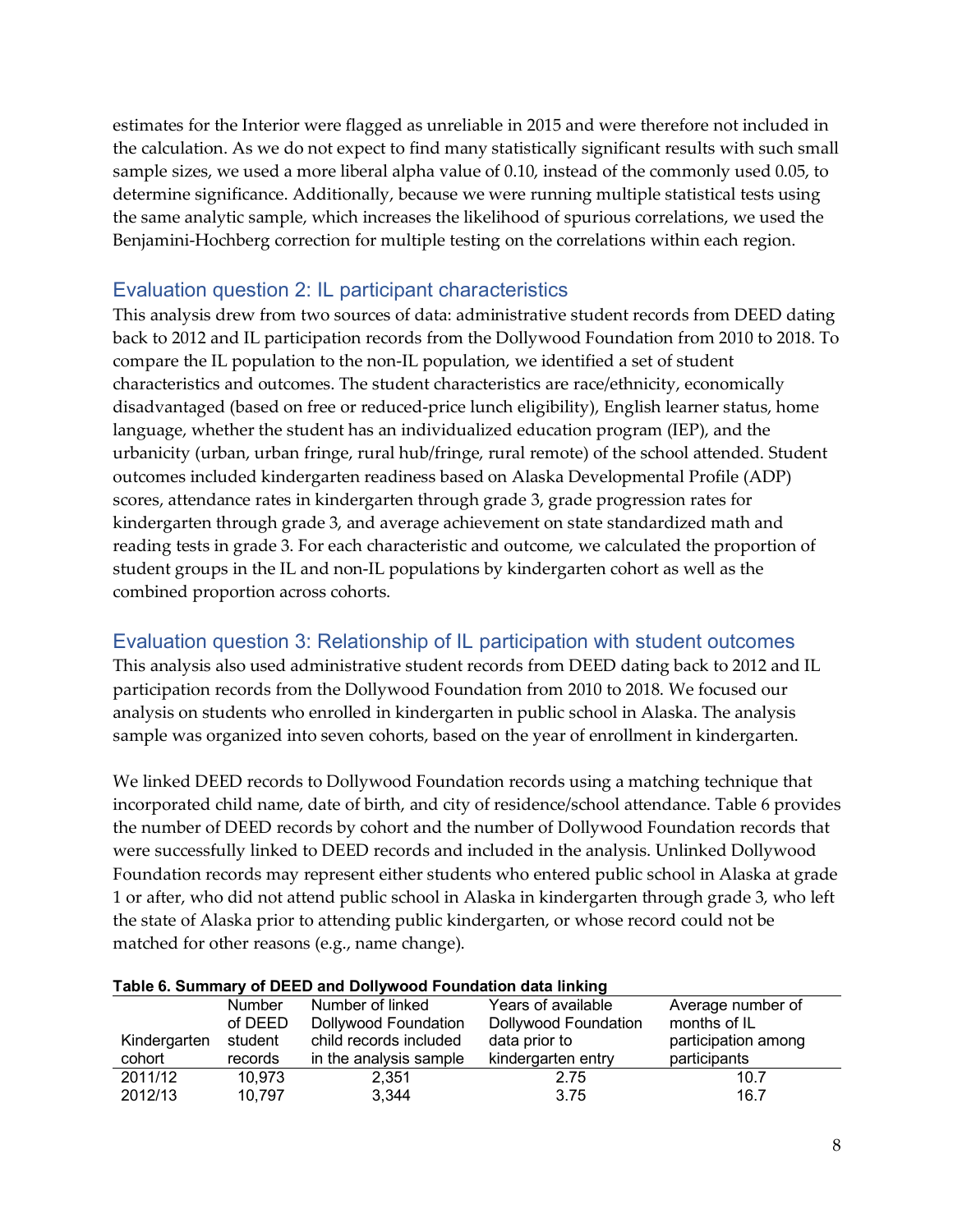| 2013/14 | 10,872 | 4,242  | 4.75        | 22.7 |
|---------|--------|--------|-------------|------|
| 2014/15 | 10,804 | 4,734  | 5.75        | 28.2 |
| 2015/16 | 10,621 | 4,992  | From birth* | 31.7 |
| 2016/17 | 10,415 | 5,188  | From birth  | 35.6 |
| 2017/18 | 10.358 | 5,248  | From birth  | 36.8 |
| 2018/19 | 10,204 | 5,268  | From birth  | 37.4 |
| All     | 85,044 | 35,367 | N/A         | N/A  |

\*Assuming kindergarten entry at age 5.

Note: There were 61,929 Dollywood Foundation child records from 2010 to 2018 which we attempted to match with DEED records. N/A means not available.

Source: Authors' analysis of DEED and Dollywood Foundation data.

Because Dollywood Foundation data was only available beginning in 2010, each cohort also differs with respect to the years of available IL participation data. We addressed this by running analyses separately for each cohort. For example, in the 2011/12 kindergarten cohort we could only identify students who were enrolled in IL at some point in the 2.75 years before kindergarten entry (January 2010 through September 2012). So, if a child was enrolled at birth but de-enrolled before January 2010, they would be coded as a nonparticipant in the analysis. However, for the 2015/16 cohort and beyond, we can assume that Dollywood Foundation data covers every month from birth to kindergarten entry. Thus, for these later cohorts, we have a more complete picture of which students participated in IL prior to kindergarten entry and a better understanding of how many months they participated from birth to kindergarten entry.

We created a binary variable denoting participation in IL. All students with at least 1 month of IL enrollment in the available data were counted as having participated in IL (treatment = 1). Students with no enrollment data were considered nonparticipants. The percent of IL participants increased in each cohort from 2011/12 to 2015/16 (Figure 2), but it is unclear whether there was a true increase in participation because the number of years of available data to determine the participation indicator also increased over this time period. However, there was a modest but steady increase in the participant numbers from the 2015/16 to 2018/19 cohorts, where all months of data are available.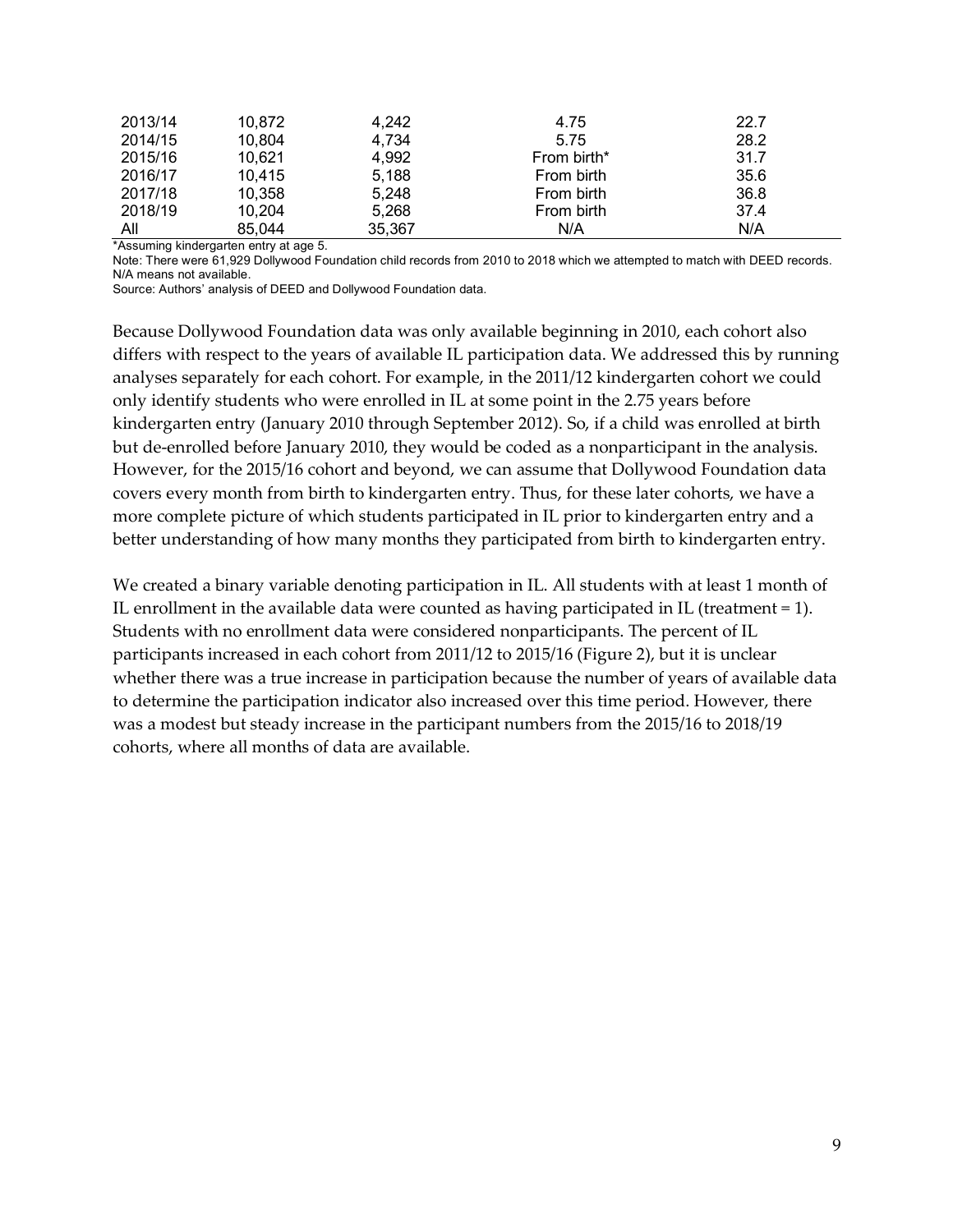

**Figure 2. Imagination Library participation, by kindergarten cohort**

Note: Lighter bars represent cohorts where fewer than six years of data were available before kindergarten entry, while darker bars represent cohorts where complete data is available.

Source: Authors' analysis of DEED and Dollywood Foundation data.

To account for any observed differences in characteristics between the participant and nonparticipant groups in each cohort, we performed propensity score matching on the data. This creates a more comparable control group of nonparticipants in order to examine outcomes. In essence, we selected a control group of nonparticipants within each school and cohort that was similar in terms of gender, race/ethnicity, and home language—all of the characteristics available in the data that would not likely change since a child began participating in IL. Economic disadvantage, English learner, and IEP status were not used in the propensity score matching as these were all measured in kindergarten, after students had participated in IL, and only characteristics prior to participation are eligible to be used in matching.

The IL participants and the matched nonparticipant comparison group were the sample used for these analyses. Since the number of students in the kindergarten cohort changed across the subsequent grades (due to transferring in/out of public school), we created four different analytic samples using propensity score matching for each set of outcomes, one for each grade level through grade 3. Kindergarten outcomes are all ADP outcomes, attendance, and retention. Grades 1 and 2 outcomes are attendance and retention. Grade 3 outcomes are attendance, reading achievement, and math achievement.

Multilevel regression models with a random effect for school were run on the analytic samples separately for each of the 8 kindergarten cohorts. We also ran separate models for: (1) the full statewide analytic sample (all districts), (2) the Anchorage school district, and (3) all districts excluding Anchorage. The regression models included an indicator for IL participation (a treatment indicator, as defined above) and covariates of race/ethnicity, gender, home language, English learner status, economically disadvantaged status, IEP status, age at kindergarten entry, and urban/rural school location. Thus, for each outcome, there were up to 24 regression models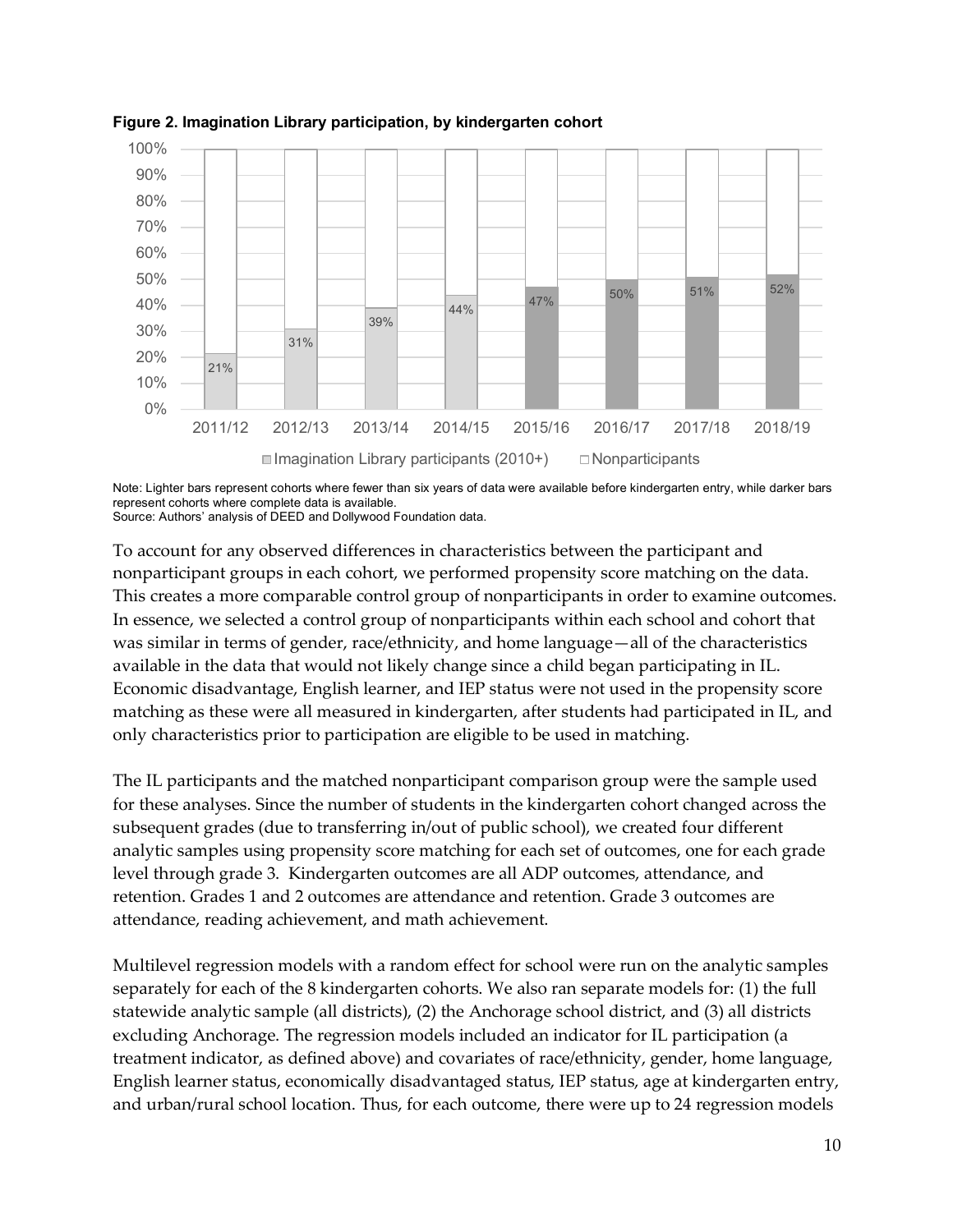run based on the availability of outcome data. Results were not adjusted for multiple testing. We focus our discussion below on practical significance rather than statistical significance.

We were also interested to understand whether participation in IL had differential influence on student outcomes for certain groups of students and levels of treatment. For the statewide analytic samples, we also ran regression models that included interaction terms for economically disadvantaged status, English learner status, Alaska Native race/ethnicity, and the number of months of IL participation. This added up to 32 more "interaction" regression models run for each outcome.

## **Results**

The section below details results for all evaluation analyses. We begin with the region-level analysis exploring the link between home literacy environment, parent-child bond, and IL participation. Then, we examine IL participant and non-participant characteristics and detail the influence of IL participation on student outcomes.

### Home literacy environment and parent-child bond

We conducted descriptive and exploratory analyses of region-level CUBS data (see tables A1 to A6 in appendix A) to understand the correlation between IL participation and home literacy environment and parent-child bond. The correlations summarizing the direction and strength of the relationship between IL participation and the outcome of interest are provided in Table 9. A positive correlation means that as higher IL participation within a region was on average associated with a higher aggregate outcome measure. A negative correlation means that higher IL participation with a region was on average associated with a lower aggregate summary measure.

#### Region-level IL participation was positively associated with proportion of homes with 6 or more books and with children without reported exposure to alcoholism or mental health disorders, but results were not statistically significant

There is a consistent positive pattern across regions correlating region-level IL participation with the proportion of homes with 6 or more books and region-level IL participation with the proportion of children without reported exposure to alcoholism or mental health disorders. For both of these measures, the correlations range from weakly to moderately positive. All of the other measures have more variation in both direction and strength. After correcting for multiple testing, none of the correlations were found to be statistically significant. The shading and text coloring on the table allows us to inspect the results for practical significance, using the classification scheme described in the methods section (see Table 5).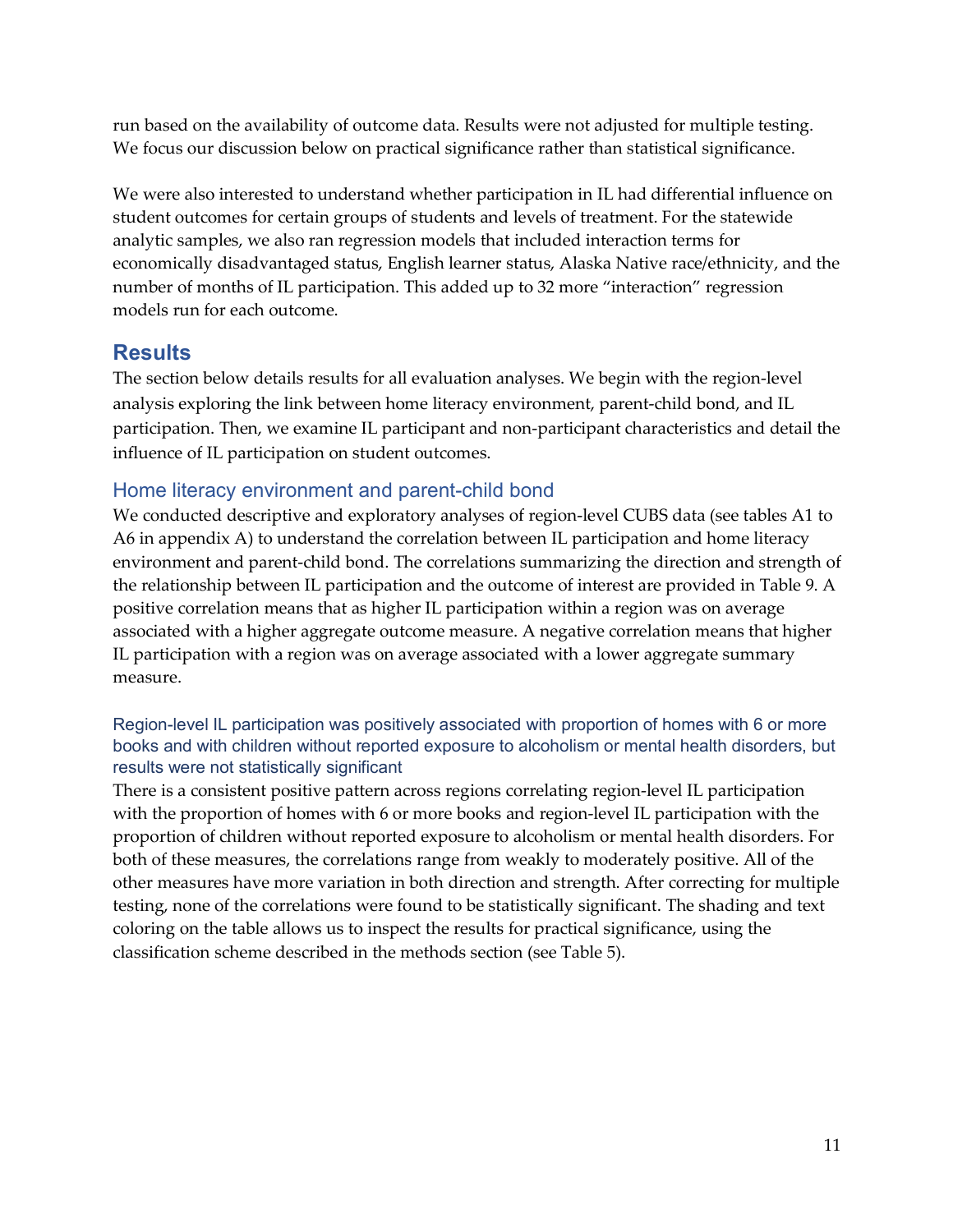|        | Table 9. Correlations between children served and the given aggregated survey measure by |
|--------|------------------------------------------------------------------------------------------|
| region |                                                                                          |

| Aggregate summary measure                                                                    | Anchorage | <b>Interior</b> | Mat-Su |
|----------------------------------------------------------------------------------------------|-----------|-----------------|--------|
| Proportion of children who were read to yesterday                                            | $-0.06$   | $-0.12$         | 0.86   |
| Proportion of homes with 6 or more books                                                     | 0.33      | 0.22            | 0.59   |
| Proportion of children that were read to 3 or more<br>days in the past week                  | 0.46      | $-0.39$         | 0.32   |
| Proportion of children without reported exposure to<br>alcoholism or mental health disorders | 0.24      | 0.22            | 0.17   |
| Proportion of children without reported exposure to<br>violence or physical abuse            | $-0.23$   | 0.83            | 0.28   |
| Proportion of children without a parent who went to<br>jail                                  | 0.41      | $-0.06$         | 0.67   |

Note: After correcting for multiple testing within each region, no correlation was found to be statistically significantly different from 0. The darkness of the cell indicates the strength of the correlation (see Table 5 for the key).

Sources: Authors' analysis of Dollywood Foundation and Alaska Childhood Understanding Behaviors Survey (CUBS) data.

In the Mat-Su region, all correlations between IL and the aggregate summary measures are positive, though the magnitude ranges from very weak (0.17) to very strong (0.86). For example, the correlation between IL participation and the proportion of children who were read to yesterday in Mat-Su was 0.86 (see the top right cell of Table 9), indicating that children being read to and IL participation have a very strong, positive relationship. In Anchorage and the Interior region, some correlations were weakly negative.

These analyses did not produce statistically significant evidence of relationships between home literacy and parent-child bond items and region-level IL participation. This does not necessarily mean there is no relationship, as there were a number of limitations to this analysis due to the measures being region-level and an inability to control for other factors within regions that may have changed over time, such as availability of early learning programs. A more effective research approach to investigating home environment and parent-child bond would be to obtain child- or family-level data from CUBS or school climate surveys and link those measures to data on IL participation.

### IL participant characteristics

We examined the characteristics of IL participants and how they compared with nonparticipants and all students in the kindergarten cohort.

#### Among IL participants, there were more urban and White students and fewer English learner students compared to children who did not participate

Characteristics of the participant and nonparticipant groups are provided by cohort in Tables B1-B3 in appendix B. In all cohorts, relatively more IL participants than nonparticipants were in urban schools and fewer participants than nonparticipants were in rural schools. Relatively more IL participants are White than nonparticipants. Relatively fewer IL participants were Alaska Native; for example, in the 2018/19 kindergarten cohort, 16 percent of IL participants identified as Alaska Native, compared to 24 percent among nonparticipants (see figure 3). Nonparticipants had a relatively higher rate of being classified as an English learner in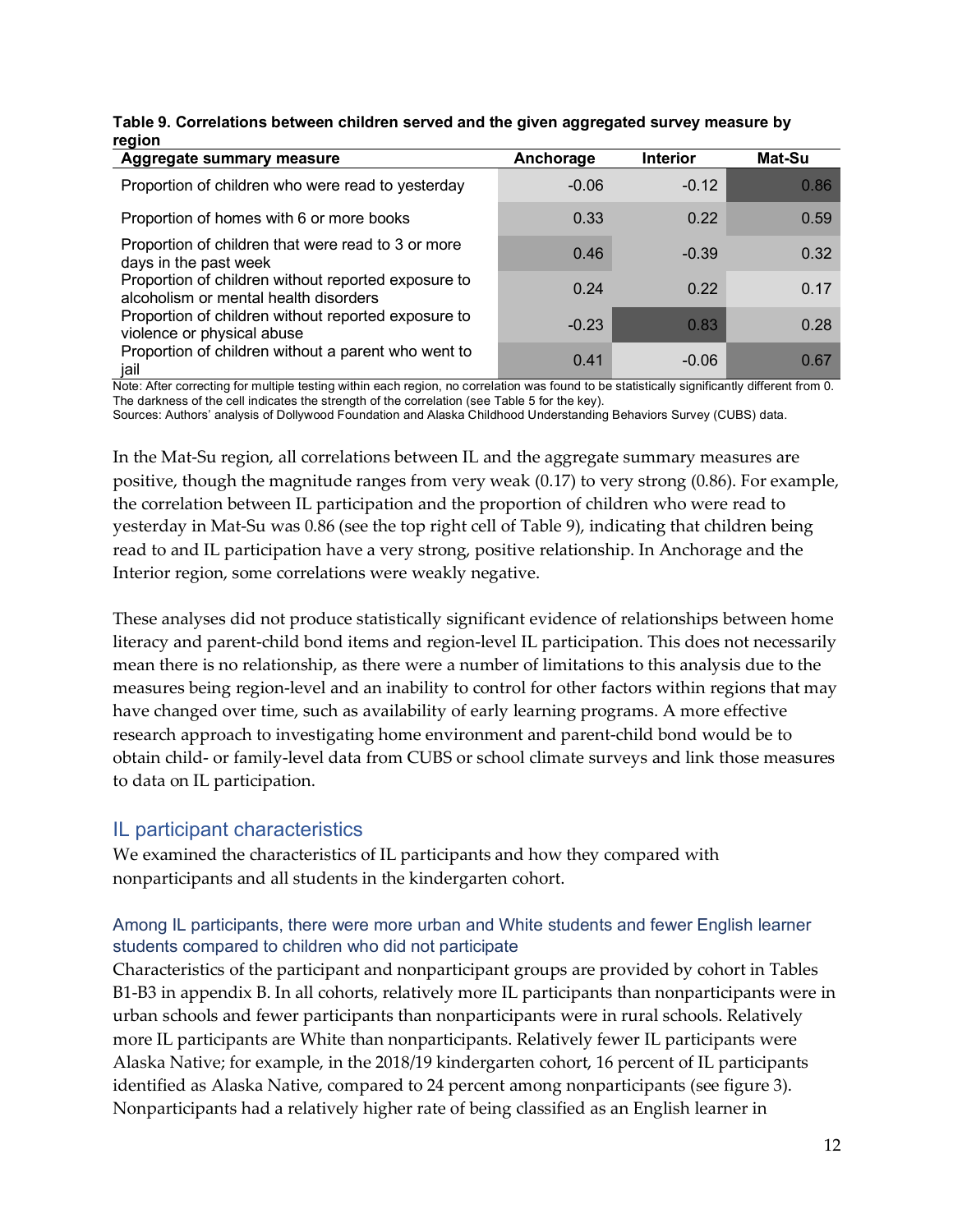kindergarten than participants. Descriptive statistics on the early elementary outcomes examined in this report are provided for participants and nonparticipants, with no adjustment for matching, in Tables B4-B6 in appendix B. Information for Anchorage only and for districts excluding Anchorage is provided in tables B7-B18 in appendix B.



**Figure 3. Characteristics of IL participants and nonparticipants, 2018/19 kindergarten cohort**

Note: IEP=individualized education program.

Source: Authors' analysis of DEED and Dollywood Foundation data.

### Relationship of IL participation with student outcomes

We looked at the relationship of IL participation with student outcomes through regression analysis on a matched group of participants and nonparticipants. Full results from regression analyses are available in appendix C (tables C1a through C16e).

#### IL participants had a higher probability of being kindergarten ready compared to their peers who did not participate

Across all cohorts, for the average student, IL participants had a higher probability of meeting the kindergarten readiness threshold on the ADP assessment. The difference in probabilities ranged from 2 percent (2018/19 cohort) to 5 percent (2015/16 cohort). This relationship was statistically significant in all cohorts except the 2011/12 cohort.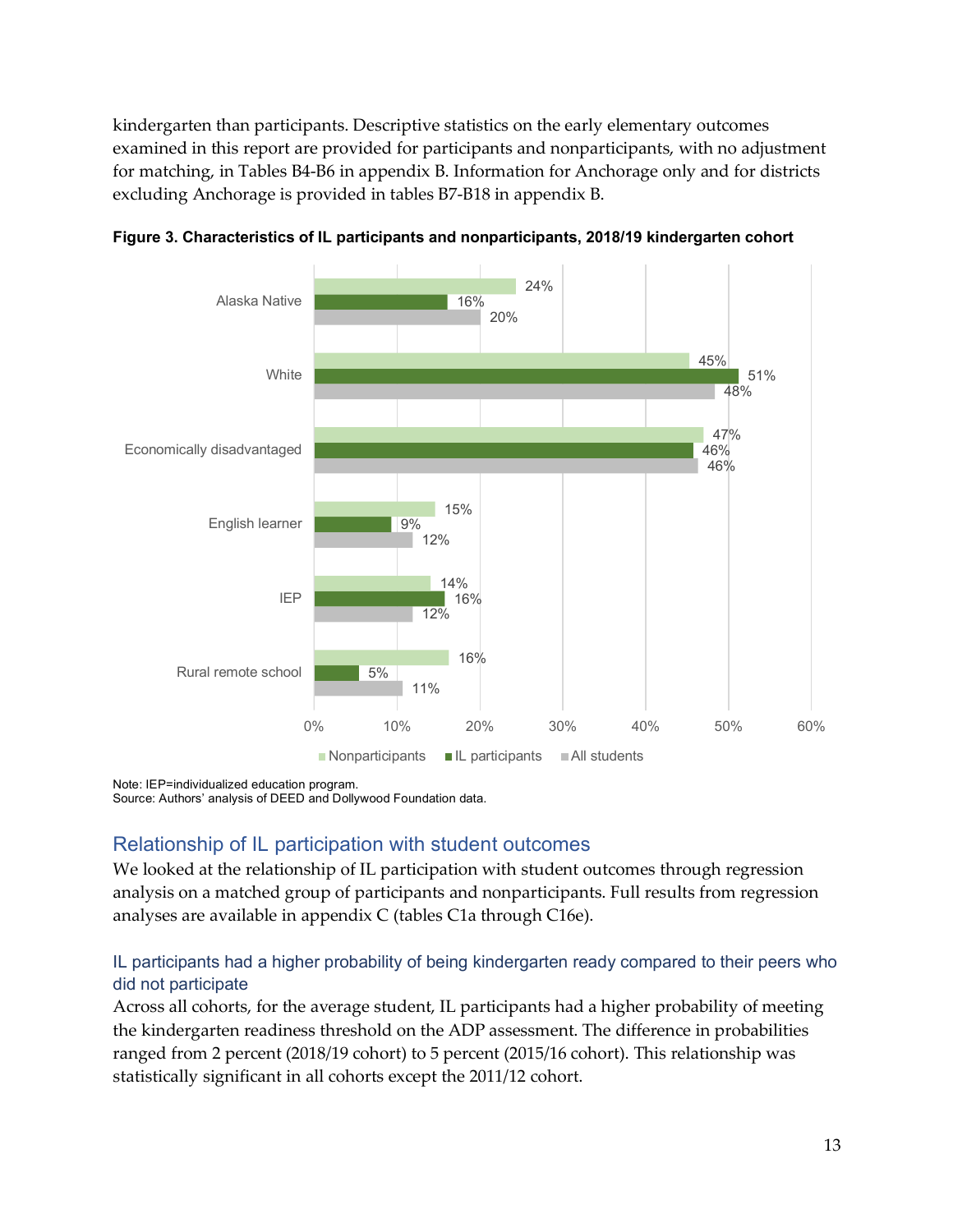

**Figure 3. Adjusted percentages of kindergarten readiness for IL participants and nonparticipants, by cohort**

When examining if these results hold with Anchorage only and among districts excluding Anchorage, we found that results continued to be generally positive but fewer cohorts were statistically significant. This could be due to smaller numbers of students being included in these estimates compared to the statewide estimates.

We found no evidence of a differential relationship of IL participation with kindergarten readiness for EL, economically disadvantaged, or Alaska Native students. This means that for each of these student groups, IL participation had a similar positive relationship with kindergarten readiness as that for all students shown above.

#### IL participants were more likely to have higher ratings across all 13 Alaska Developmental Profile goals

Across all kindergarten cohorts, the average number of ADP ratings of 2 (meaning a student demonstrates the indicative skills and behaviors of the goal 80 percent or more of the time) were higher for IL participants than nonparticipants, and these relationships were statistically significant for all cohorts statewide with the exception of the 2012 cohort. For example, in the 2019 kindergarten cohort, IL participants earned an average of 0.24 more ratings of 2 than nonparticipants, controlling for other factors such as student demographic characteristics. The strongest effect was found in the 2014 cohort, in which IL participants earned an average of 0.53 more ratings of 2 than nonparticipants, controlling for other factors.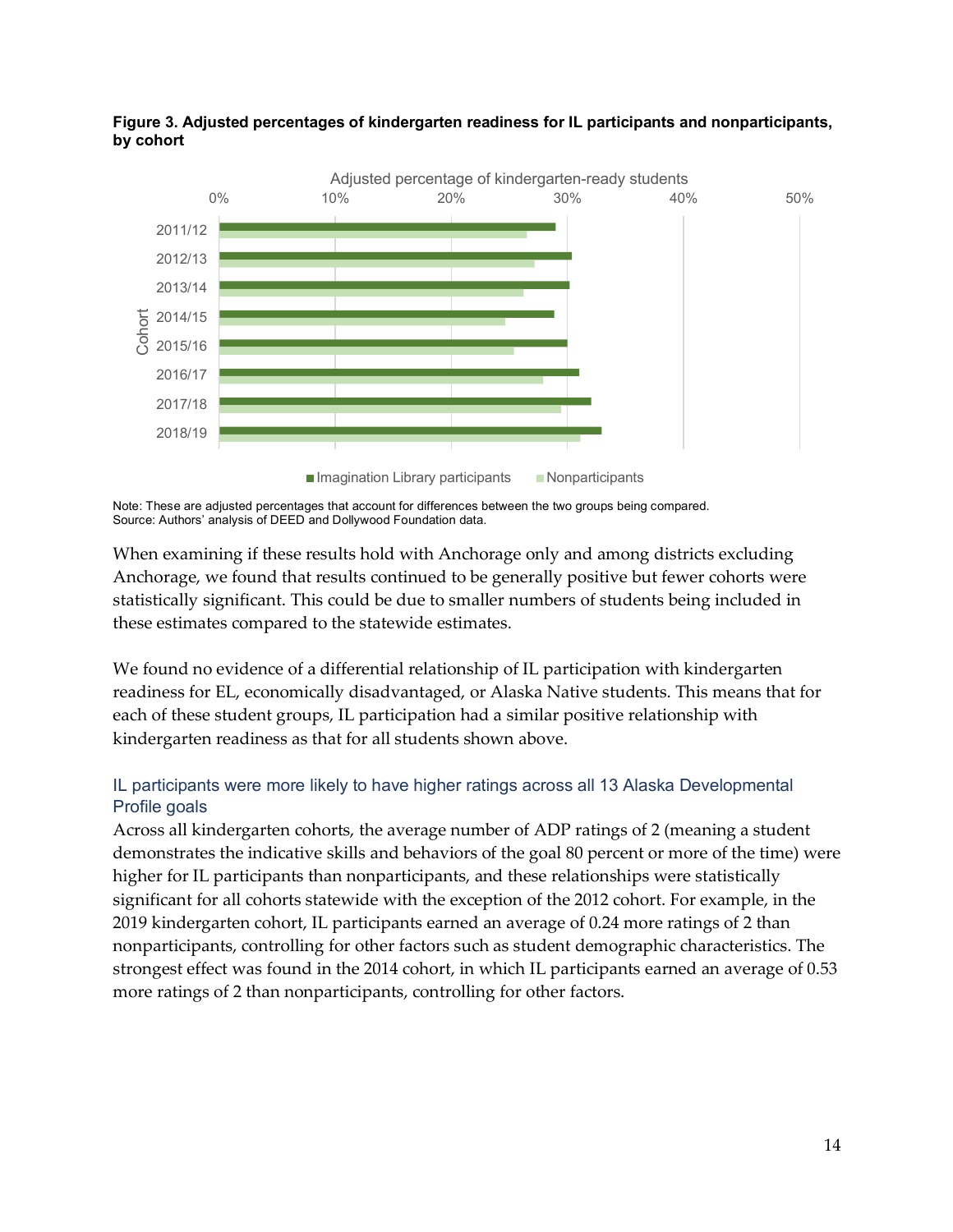

**Figure 4. Estimated increase in number of ADP ratings of 2 among those participating in Imagination Library**

Note: ADP is Alaska Developmental Profile. Effects that are statistically significant at the 0.05 level are denoted with an asterisk (\*) on the bar.

Source: Authors' analysis of DEED and Dollywood Foundation data.

The effect in Anchorage was positive and statistically significant in all but three cohorts (2011/12, 2013/14, and 2018/19). For districts excluding Anchorage, all cohorts, including 2011/12, were statistically significant. This indicates that Anchorage is not driving these results, and that non-Anchorage districts as well show a positive relationship between IL participation and ADP scores.

We found no evidence of differential influence for EL, economically disadvantaged, or Alaska Native students except in one case. In the 2015/16 cohort, the effect for Alaska Native students was significantly stronger than for students who were not Alaska Native, indicating that for that cohort, IL participation had an additional positive relationship for Alaska Native students.

### IL participants were more likely to have higher ratings on the five Alaska Developmental Profile goals related to literacy than children who did not participate

For the five literacy-related ADP goals, there are consistent positive relationships between IL participation and scoring higher on those goals. The strongest relationships were for demonstrating awareness of print concepts and demonstrating knowledge of letters and symbols.

These relationships do not seem to be driven by Anchorage, as when examining Anchorage separately, fewer cohorts were statistically significant than the statewide estimates. When excluding Anchorage, all but one or two cohorts showed a statistically significant relationship for each of the five literacy-related goals, similar to the statewide estimates.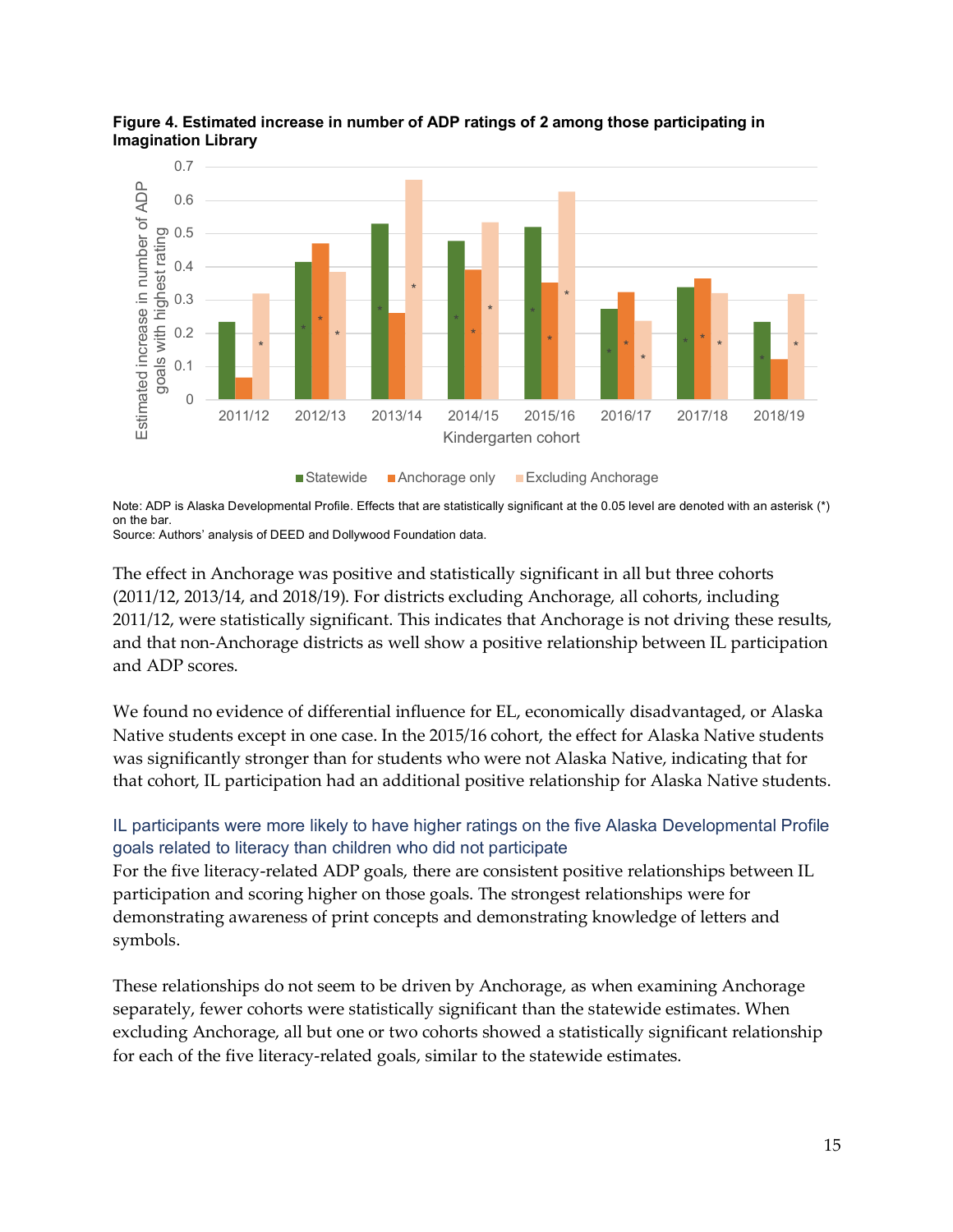We found no evidence of any consistent differential influence based for EL, economically disadvantaged, or Alaska Native students across these five literacy-related goals, indicating that for each of these groups, IL participation had a similarly positive relationship with these literacy goals as for all students.

For the "uses receptive communication skills" ADP goal, IL participants had statistically significant and higher estimated percentages of scoring a 2 on that goal compared to nonparticipants in all cohorts except 2011/12 and 2017/18. In 2011/12 and 2017/18, the relationship between IL participation and scoring a 2 on this goal was not statistically significant. Differences between the percentages of IL participants and nonparticipants scoring a 2 on this goal (using adjusted percentages to account for differences between the two groups) ranged from 2.0 percent (2018/19 cohort) to 3.9 percent (2014/15 cohort).





Note: These are adjusted percentages that account for differences between the two groups being compared. Source: Authors' analysis of DEED and Dollywood Foundation data.

For the "uses expressive communication skills" ADP goal, IL participants had statistically significant and higher estimated percentages of scoring a 2 on that goal compared to nonparticipants in all cohorts except 2011/12. In 2011/12, the relationship between IL participation and scoring a 2 on this goal was not statistically significant. Differences between the percentages of IL participants and nonparticipants scoring a 2 on this goal (using adjusted percentages to account for differences between the two groups) ranged from 2.9 percent (2017/18 cohort) to 5.0 percent (2014/15 cohort).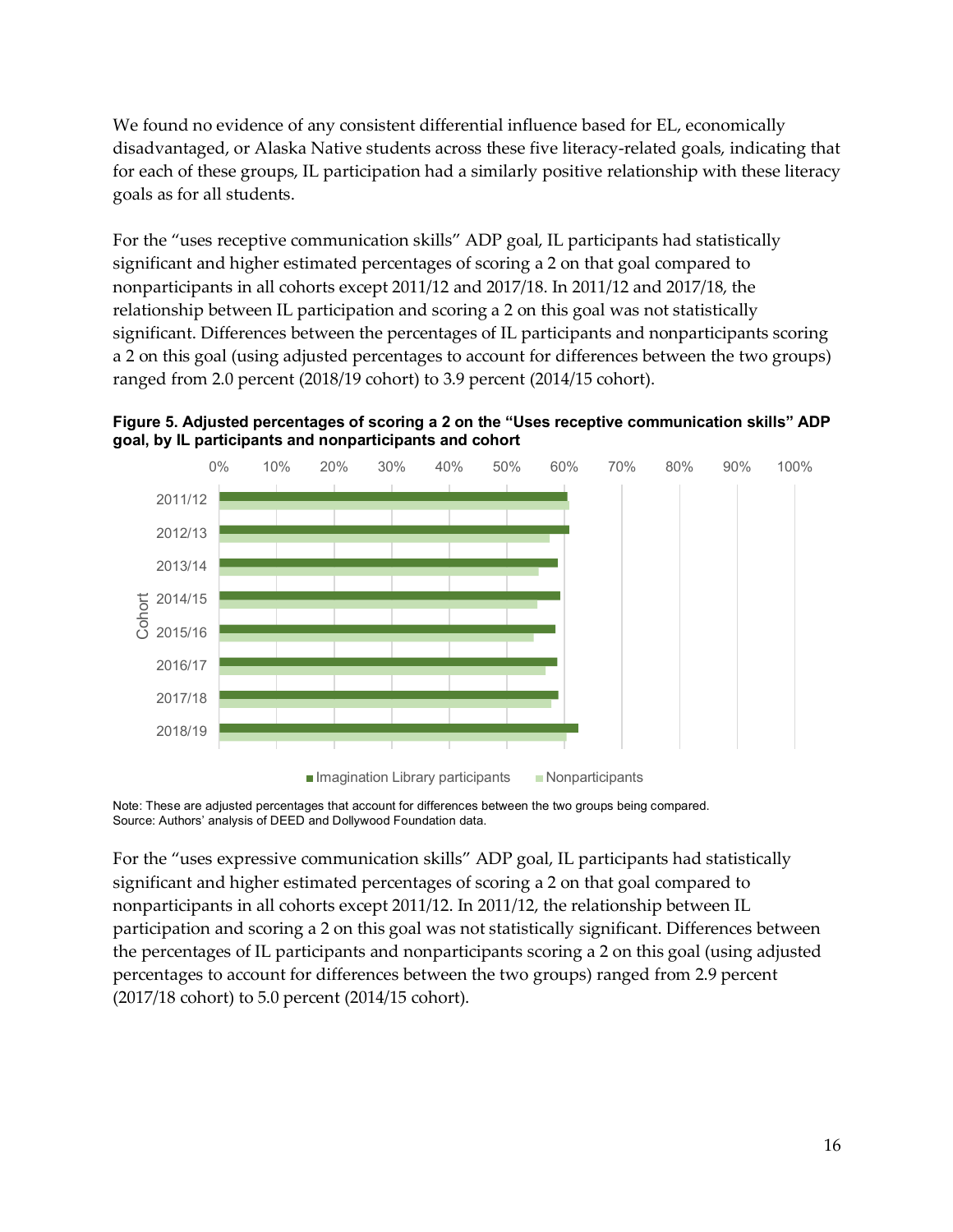



For the "demonstrates phonological awareness" ADP goal, IL participants had statistically significant and higher estimated percentages of scoring a 2 on that goal compared to nonparticipants in all cohorts except 2011/12. In 2011/12, the relationship between IL participation and scoring a 2 on this goal was not statistically significant. Differences between the percentages of IL participants and nonparticipants scoring a 2 on this goal (using adjusted percentages to account for differences between the two groups) ranged from 2.1 percent (2018/19 cohort) to 6.2 percent (2015/16 cohort).



**Figure 7. Adjusted percentages of scoring a 2 on the "Demonstrates phonological awareness" ADP goal, by IL participants and nonparticipants and cohort**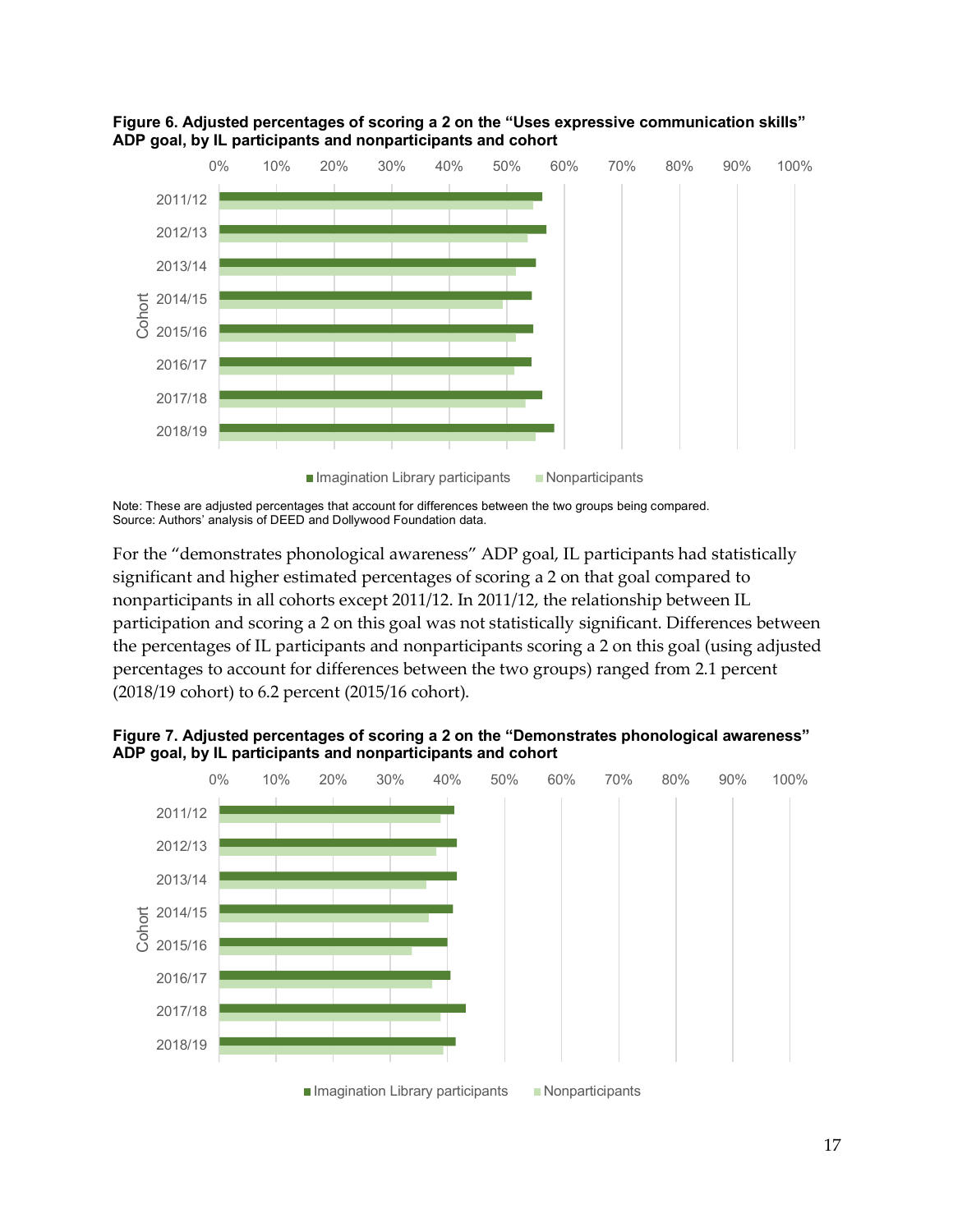For the "demonstrates awareness of print concepts" ADP goal, IL participants had statistically significant and higher estimated percentages of scoring a 2 on that goal compared to nonparticipants in all cohorts except 2018/19. In 2018/19, the relationship between IL participation and scoring a 2 on this goal was not statistically significant. Differences between the percentages of IL participants and nonparticipants scoring a 2 on this goal (using adjusted percentages to account for differences between the two groups) ranged from 2.5 percent (2016/17 cohort) to 6.1 percent (2013/14 cohort).





Note: These are adjusted percentages that account for differences between the two groups being compared. Source: Authors' analysis of DEED and Dollywood Foundation data.

For the "demonstrates knowledge of letters and symbols" ADP goal, IL participants had statistically significant and higher estimated percentages of scoring a 2 on that goal compared to nonparticipants in all cohorts. Differences between the percentages of IL participants and nonparticipants scoring a 2 on this goal (using adjusted percentages to account for differences between the two groups) ranged from 2.4 percent (2018/19 cohort) to 7.6 percent (2013/14 cohort).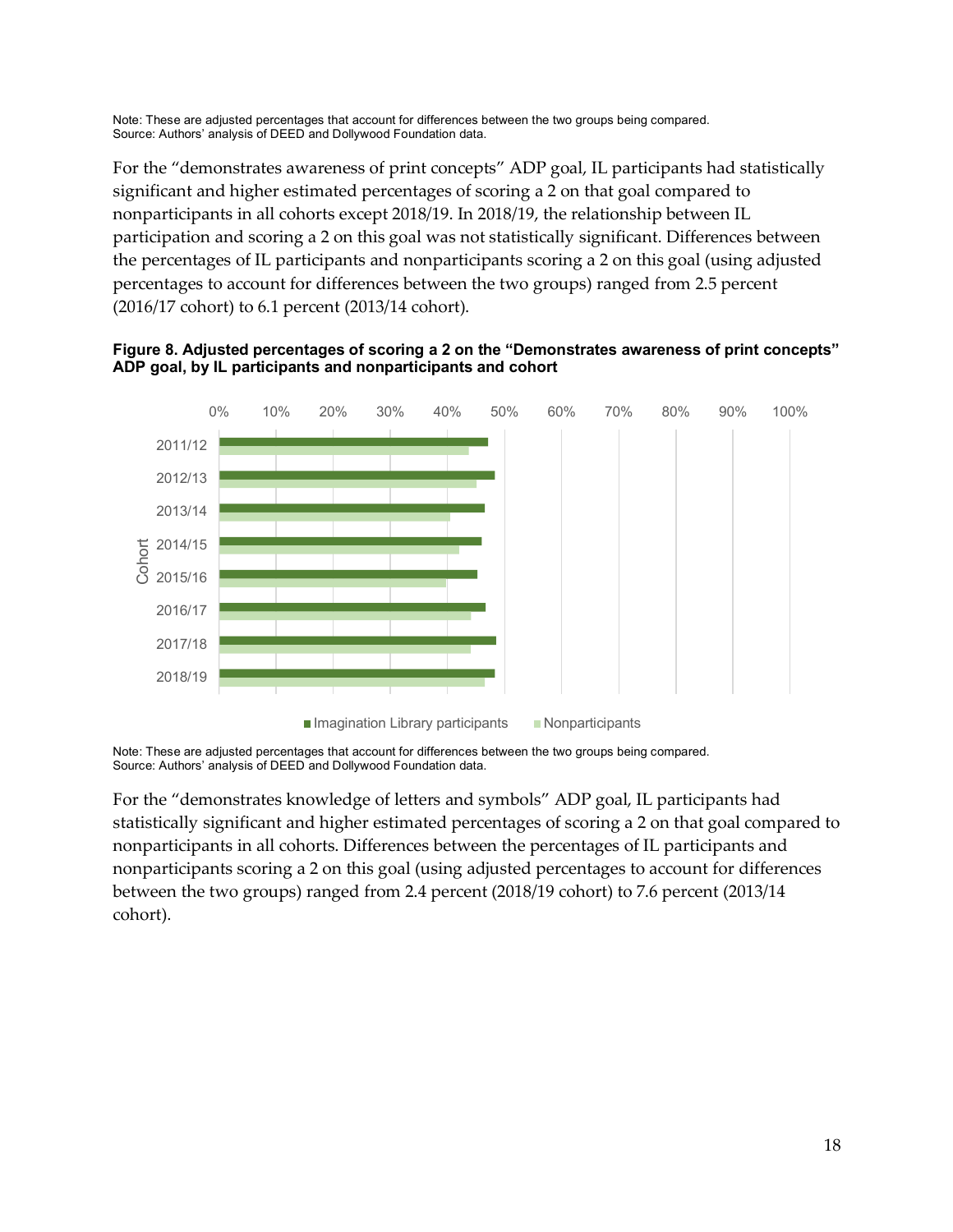

**Figure 9. Adjusted percentages of scoring a 2 on the "Demonstrates knowledge of letters and symbols" ADP goal, by IL participants and nonparticipants and cohort**

For Alaska Native students in the 2014/15 and 2015/16 cohorts, we found positive differential effects of IL on demonstrating phonological awareness, demonstrating awareness of print concepts, and demonstrating knowledge of letters and symbols. This indicates that participation in IL had a larger positive relationship for Alaska Native students than for non-Alaska Native students in those cohorts for those goals.

For EL and economically disadvantaged students, there were few consistent patterns across cohorts or ADP goals in terms of a higher positive or negative relationship between IL participation and scoring a 2 on the ADP goal. However, in the 2016/17 cohort, EL students who participated in IL showed a more positive relationship with IL participation and using receptive communication skills, demonstrating phonological awareness, and awareness of print concepts than non-EL students.

### Participation in IL had a small positive relationship with student attendance in kindergarten through grade 3

Across all cohorts and across all grades from kindergarten to grade 3, the relationship of IL participation with student attendance rates was consistently positive but small; statistical significance was found for the 2012/13 through 2015/16 cohorts. The largest relationship was an estimated 0.6 percent increase for the 2015/16 cohort for kindergarten attendance, which translates to approximately 1 more day attended in a 180-day school year by IL participants than non-participants. These relatively small relationships were largest in kindergarten (see Table 10).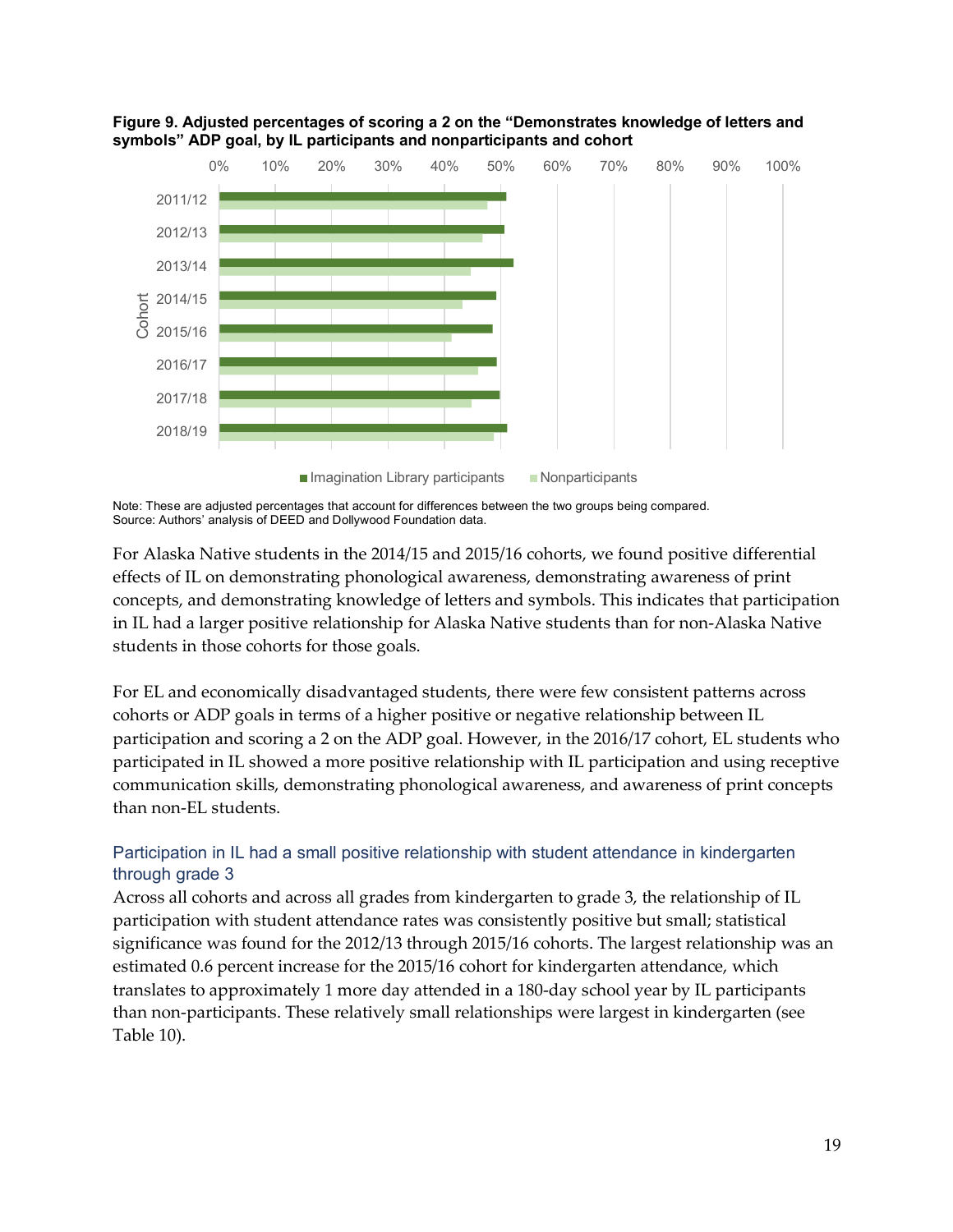|              | 2011/12 | 2012/13 | 2013/14 | 2014/15 | 2015/16 | 2016/17 | 2017/18 | 2018/19 |
|--------------|---------|---------|---------|---------|---------|---------|---------|---------|
| Kindergarten | 0.3     | $0.4*$  | $0.4*$  | $0.6*$  | $0.6*$  | 0.1     | 0.2     | 0.2     |
| Grade 1      | 0.1     | $0.5*$  | $0.2*$  | 0.0     | $0.3*$  | $-0.2$  | 0.1     | na      |
| Grade 2      | $0.4*$  | $0.4*$  | 0.1     | $0.4*$  | $0.4*$  | 0.1     | na      | na      |
| Grade 3      | $0.5*$  | 0.3     | 0.2     | 0.1     | $0.5*$  | na      | na      | na      |

**Table 10. Influence of IL on school attendance rates (%)**

Note: na = not available. Effects that are statistically significant at the 0.05 level are denoted with an asterisk (\*). Source: Authors' analysis of DEED and Dollywood Foundation data.

When examining results for Anchorage, fewer cohorts were statistically significant, but results remained positive and small for all cohorts except 2017/18. When excluding Anchorage, the 2013/14, 2014/15, and 2017/18 cohorts had statistically significant results, and estimates for all cohorts were positive and small. This indicates that, again, Anchorage was not driving the overall results.

There were no consistent patterns of differential relationships of IL participation with attendance for EL, economically disadvantaged, or Alaska Native students.

#### Few students did not have on-time grade progression in kindergarten through grade 2 and there was no difference between IL participants compared to non-participants

Across all cohorts, there was very little variation in on-time grade progression. Fewer than 1 percent of students in all cohorts and in kindergarten through grade 2 were retained. The relationship of IL participation with rates of on-time grade progression was not statistically significant for any cohort, meaning there was no difference in these on-time rates between participants and nonparticipants.

### IL participation is associated with increases in grade 3 reading achievement, particularly for the 2013/14 and 2015/16 kindergarten cohorts

There were four cohorts for which an average treatment effect on grade 3 academic achievement (reading and math) could be estimated: the kindergarten cohorts of 2011/12, 2013/14, 2014/15, and 2015/16. The 2012/13 cohort was not tested in either reading or math in their grade 3 year due to testing difficulties statewide in 2015/16. The 2016/17 and beyond cohorts had not yet entered grade 3 in the available data at the time of analysis and thus were not included in these analyses.

For the 2013/14 and 2015/16 cohorts, there was a moderately positive relationship between IL participation and grade 3 reading achievement (see Table 11). The units used in this analysis can be interpreted as effect sizes (i.e., the number of standard deviations). Effect sizes of 0.10 in education, especially for an outcome measured multiple years after the end of treatment, may be considered practically significant.

There was a consistently positive relationship between IL participation and grade 3 reading achievement statewide, though the size of the relationship (the effect size) differs across cohorts. The effect is relatively weaker for the 2011/12 and 2014/15 cohorts (0.04 and 0.03, respectively)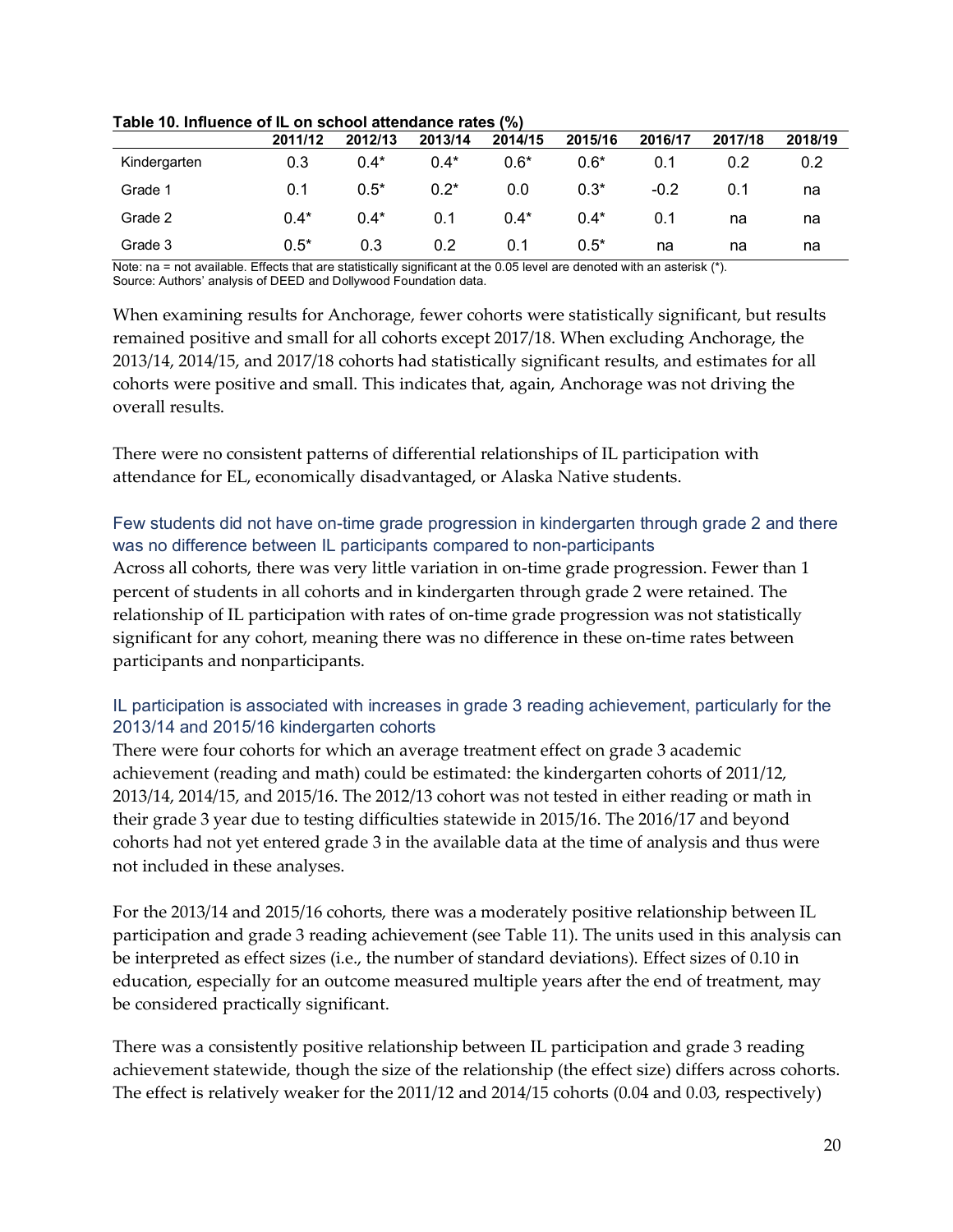and is not statistically significant. In the 2013/14 and 2015/16 cohorts (0.10 and 0.09, respectively). In the earliest cohorts, we are likely undercounting IL participation given that we only had records for those who had recently participated in IL prior to kindergarten, rather than records from birth through 5 (see Figure 2). Thus, the weak relationship for the earliest kindergarten cohort of 2011/12 is not unexpected. The reason for the weaker statewide effect with the 2014/15 cohort, however, is less clear, and may be driven by negative results for Anchorage in that cohort.

|                        | 2011/12 | 2012/13 | 2013/14 | 2014/15  | 2015/16 |
|------------------------|---------|---------|---------|----------|---------|
| Statewide              | 0.04    | na      | $0.10*$ | 0.03     | $0.09*$ |
| Anchorage<br>only      | 0.02    | na      | $0.10*$ | $-0.07*$ | 0.05    |
| Excluding<br>Anchorage | 0.05    | na      | $0.10*$ | $0.09*$  | $0.11*$ |

|        |  |  | Table 11. Relationship of IL participation with grade 3 reading achievement (standardized effect |
|--------|--|--|--------------------------------------------------------------------------------------------------|
| sizes) |  |  |                                                                                                  |

Note: na = not available. Effects that are statistically significant at the 0.05 level are denoted with an asterisk (\*). Source: Authors' analysis of DEED and Dollywood Foundation data.

To make these results more interpretable, we translated the effect sizes above into percentile change for IL participants compared to nonparticipants for the two cohorts with statistically significant statewide results. We looked at the test scores of nonparticipants at the  $25<sup>th</sup>$ percentile (low achievers),  $50<sup>th</sup>$  percentile (average achievers), and  $75<sup>th</sup>$  percentile (high achievers) and estimated how much their scores would be expected to change if they had participated in IL:

- For the 2013/14 and 2015/16 cohorts, a student at the  $25<sup>th</sup>$  percentile who participated in IL would be expected to score at the  $28<sup>th</sup>$  percentile in reading
- For the 2013/14 cohort, a student at the  $50<sup>th</sup>$  percentile who participated in IL would be expected to score at the 55th percentile; for the 2015/16 cohort, they would be expected to score at the 53<sup>rd</sup> percentile in reading
- For the 2013/14 and 2015/16 cohorts, a student at the  $75<sup>th</sup>$  percentile who participated in IL would be expected to score at the 79<sup>th</sup> percentile in reading

Examining results for Anchorage, there was a statistically significant negative relationship between IL participation and grade 3 reading achievement for the 2014/15 kindergarten cohort. Results excluding Anchorage were statistically significant for the 2013/14, 2014/15, and 2015/16 cohorts and were the same or stronger than statewide results. This indicates again that results were not driven by Anchorage.

We found no consistent patterns of differential relationships between IL participation and grade 3 reading achievement for EL, economically disadvantaged, or Alaska Native students; there were few statistically significant differences across cohorts for these student groups with this outcome. This means that the results for these student groups were similar to the results for all students.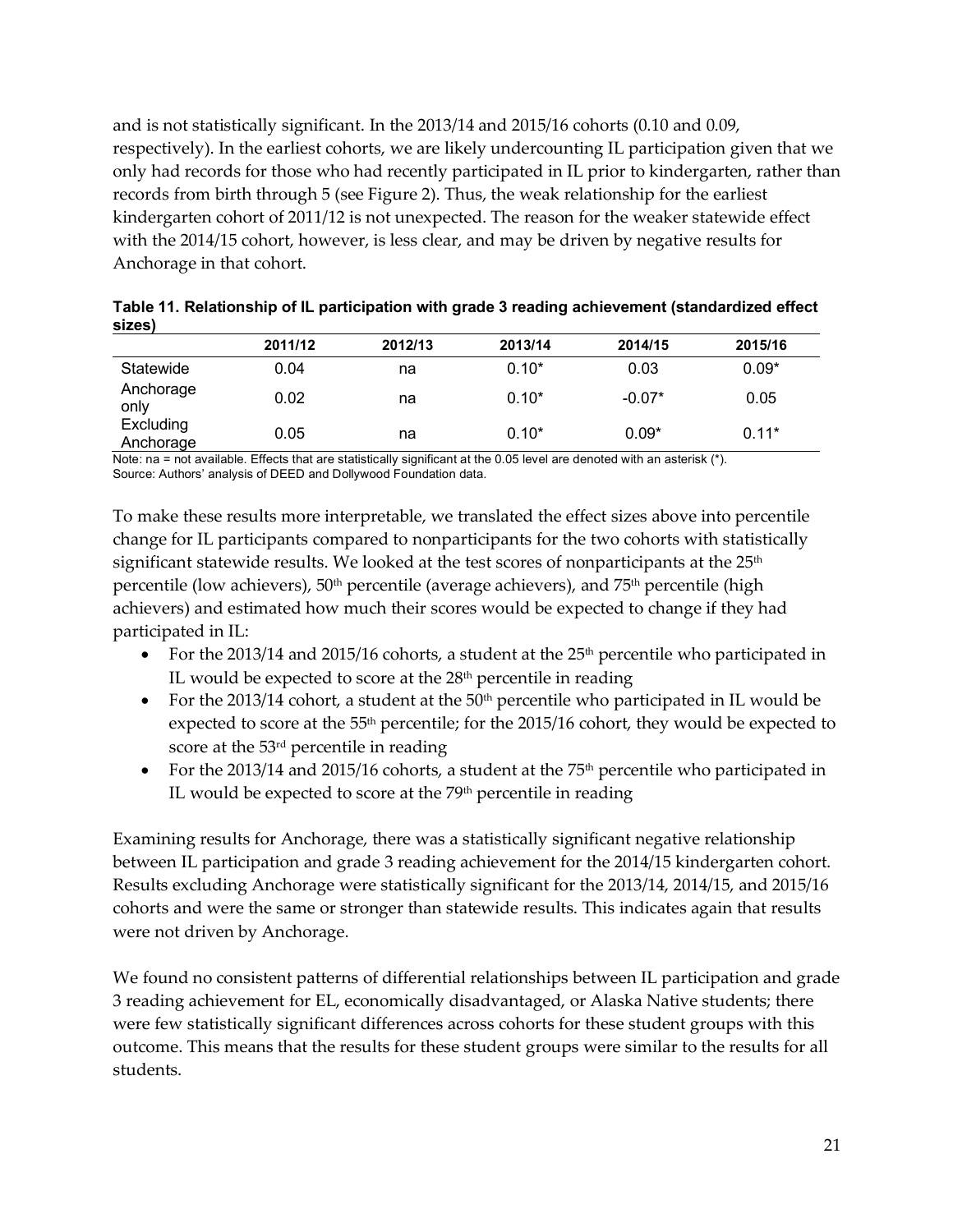#### IL participation is associated with increases in grade 3 math achievement, particularly for the 2011/12, 2013/14, and 2015/16 kindergarten cohorts

We also see a consistently positive effect of IL on grade 3 math achievement statewide, though, again, the size of the relationship differs by cohort. The effect is not statistically significant for the 2015 cohort. For the 2011/12, 2013/14, and 2015/16 cohorts, the relationship is statistically significant and moderate in size (0.08, 0.12, and 0.11, respectively).

| 314691              |          |         |         |            |          |  |  |  |
|---------------------|----------|---------|---------|------------|----------|--|--|--|
|                     | 2011/12  | 2012/13 | 2013/14 | 2014/15    | 2015/16  |  |  |  |
| Statewide           | $0.08^*$ | na      | $0.12*$ | 0.01       | $0.11*$  |  |  |  |
| Anchorage only      | 0.08     | na      | $0.08*$ | $-0.08*$   | $0.10*$  |  |  |  |
| Excluding Anchorage | 0.09*    | na      | $0.14*$ | $0.07^{*}$ | $0.12^*$ |  |  |  |

**Table 12. Relationship of IL participation with grade 3 math achievement (standardized effect sizes)**

Note: na = not available. Effects that are statistically significant at the 0.05 level are denoted with an asterisk (\*). Source: Authors' analysis of DEED and Dollywood Foundation data.

We again translated the effect sizes above into percentile change for IL participants compared to nonparticipants for the three cohorts with statistically significant statewide results. We looked at the test scores of nonparticipants at the  $25<sup>th</sup>$  percentile (low achievers),  $50<sup>th</sup>$  percentile (average achievers), and 75th percentile (high achievers) and estimated how much their scores would be expected to change if they had participated in IL:

- A student at the 25<sup>th</sup> percentile who participated in IL would be expected to score at the  $30^{th}$  (2011/12 cohort),  $29^{th}$  (2013/14 cohort), or  $28^{th}$  percentile (2015/16 cohort) in math
- A student at the  $50<sup>th</sup>$  percentile who participated in IL would be expected to score at the  $53<sup>rd</sup>$  (2011/12 and 2015/16 cohorts) or the  $56<sup>th</sup>$  percentile (2013/14 cohort) in math
- A student at the  $75<sup>th</sup>$  percentile who participated in IL would be expected to score at the  $77<sup>th</sup>$  (2011/12 cohort),  $79<sup>th</sup>$  (2013/14 cohort), or  $80<sup>th</sup>$  percentile (2015/16 cohort) in math

For Anchorage, there was a statistically significant negative relationship between IL participation and grade 3 math achievement for the 2014/15 kindergarten cohort (similar to the results for reading). Results excluding Anchorage were statistically significant for the 2011/12, 2013/14, 2014/15, and 2015/16 cohorts and were similar or larger than statewide results in terms of the size of the relationship.

We found no consistent patterns of differential relationships between IL participation and grade 3 math achievement for EL, economically disadvantaged, or Alaska Native students; similarly to reading achievement, there were few statistically significant differences across cohorts for these student groups with this outcome. This again means that the results for these student groups were similar to the results for all students.

## **Implications**

These results from the first large-scale quantitative evaluation of the Imagination Library program in Alaska show promising connections between program participation and early elementary student outcomes. More research is needed to explore how participation is connected to other outcomes, such as student test performance in grades 1 and 2, and how the